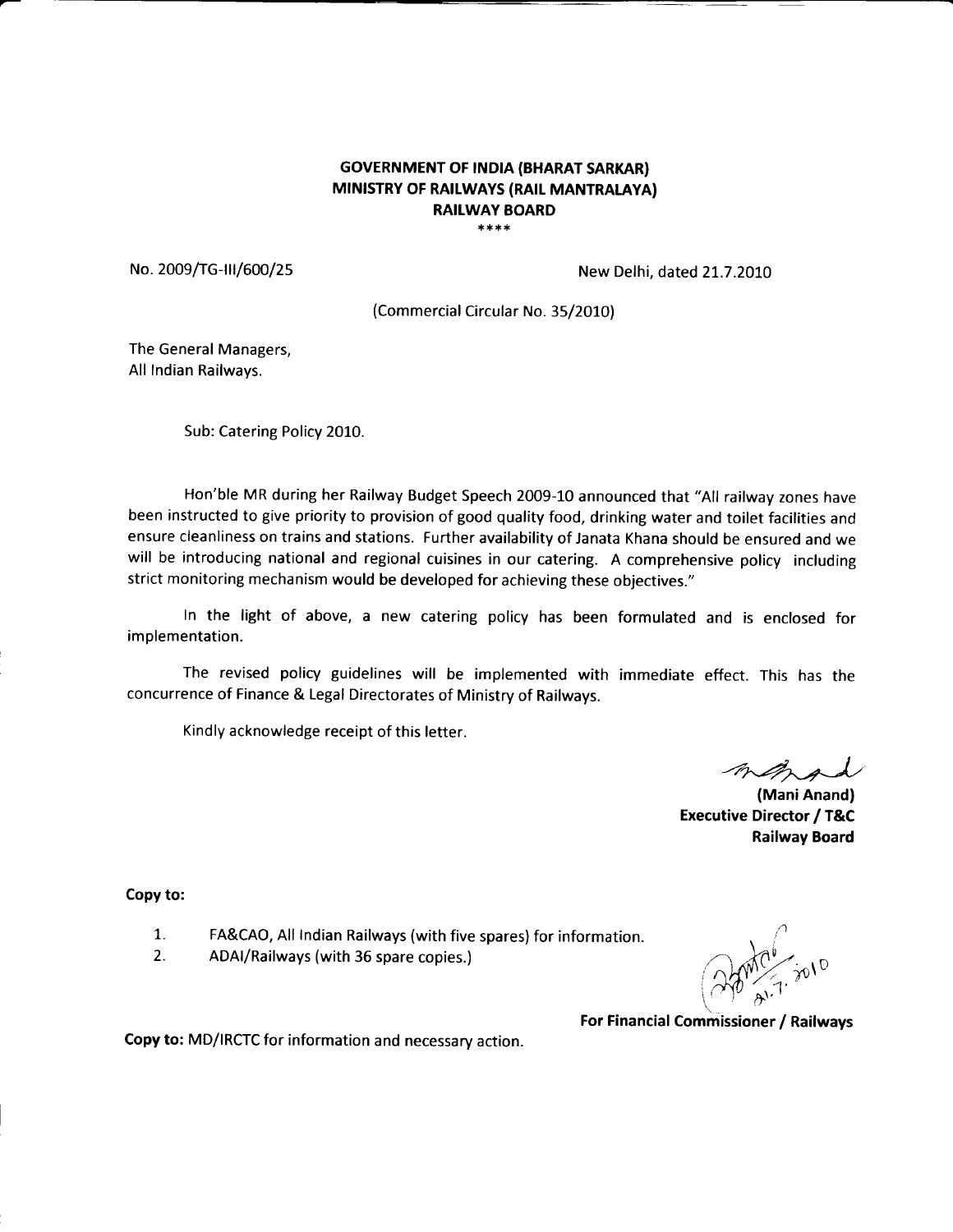# **CATERING POLICY 2010**

### **PREAMBLE**

Pursuant to a Cabinet decision, the Catering business of Indian Railways was being progressively hived off to the Indian Railways Catering and Tourism Corporation (IRCTC) through provisions in the Catering Policy of 2005. Modification of the policy has now been necessitated after the experience gained and public perception since the operation of this policy. The modifications pertain to establishing good governance standards and improving the quality of these services for providing food and beverage services to passengers travelling on trains through mobile catering services and operation and management of the static catering contracts dealing with provision of food and beverages to passengers traveling on train, on railway premises like platforms, concourses etc.

### **1. OBJECTIVES OF CATERING POLICY**

- 1.1 To provide hygienic, good quality affordable food to the traveling public by adopting best trade and hospitality industry practices.
- 1.2 The policy will have an inclusive approach where from the least advantaged passenger to the relatively affluent will be provided catering services in a socially responsible manner.
- 1.3 It should meet all the social objectives of the Government, including provision of reservations as per Government Directives issued from time to time.

### **2. DEFINITIONS: AS ANNEXURE**

### **3. ROLE OF RAILWAY BOARD, ZONAL RAILWAYS AND IRCTC**

- 3.1 Railways shall progressively take over management of all mobile catering services including base kitchens and mobile catering through departmental catering in a phased manner.
- 3.2 Railway Board shall determine the menu and tariff for the standard meals, breakfast, tea, coffee and catering charges for meals, etc., which are included in the fare. Zonal Railways will determine the menu and tariff for all other items including a-la-carte items and Jan Ahar outlets.
- 3.3 IRCTC will be primarily responsible for running of Food Plaza, Food Courts, fast food units within the ambit of this policy.
- 3.3.1 All existing major and minor catering units will be awarded and managed by the zonal railways, except Food Plaza, Food Courts, fast food units. All such contracts presently being managed by IRCTC, on expiry of the contract period, will be awarded by the zonal railways. IRCTC will not renew any contract required to be handed over to zonal railways on expiry of the contract.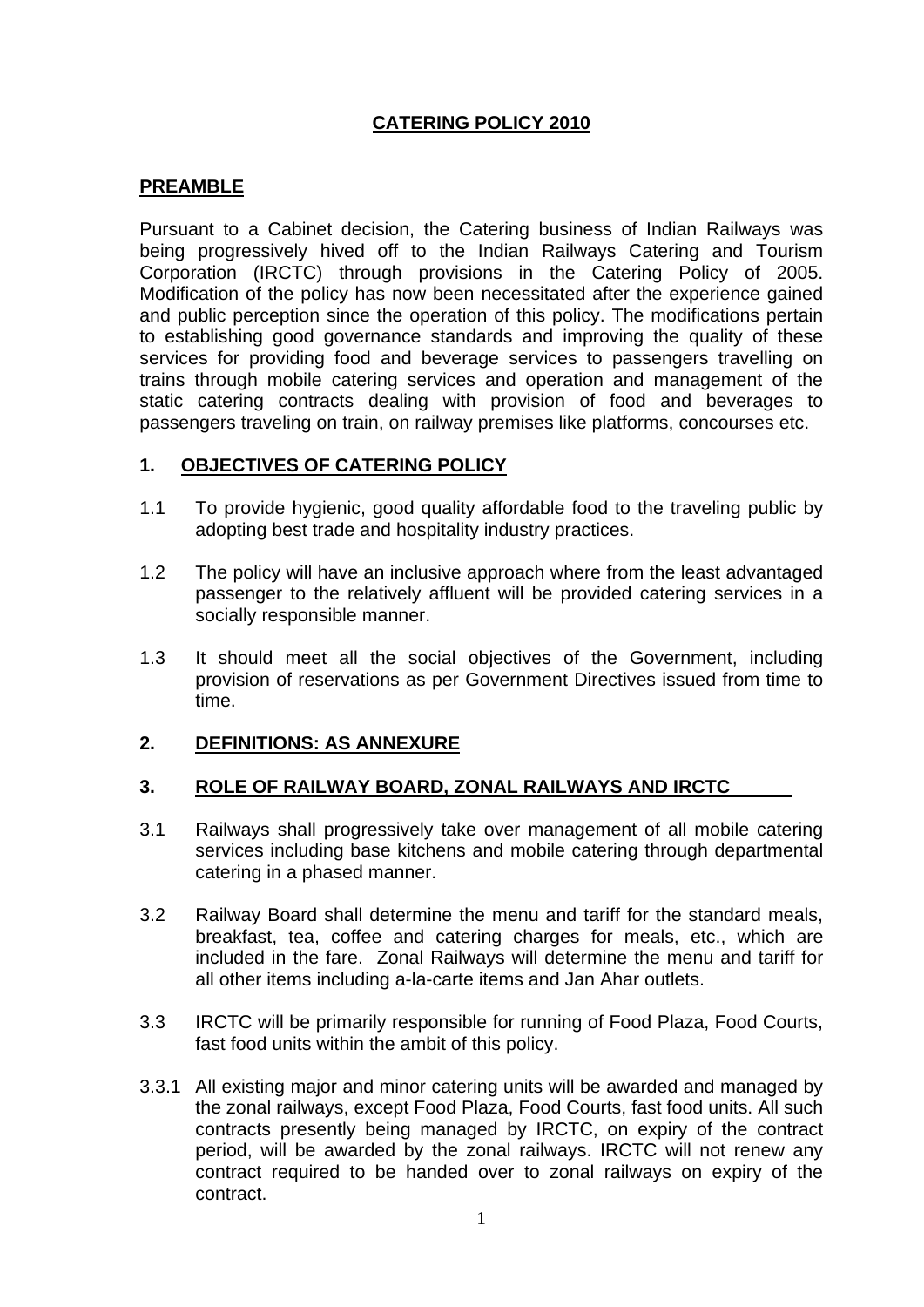- 3.3.2 The base kitchens and the mobile catering services will be taken over by the zonal railways in phases. To avoid disruption in services for the time being, railways will manage these services through departmental supervision by engaging reputed professionals till railways are in a position to manage them departmentally.
- 3.3.3 All existing contracts, which are to be managed by zonal railways and have been awarded by IRCTC will be transferred to Zonal Railways in a phased manner to ensure smooth transfer without disruption in services to the passengers subject to fulfillment of all legal procedures. The monitoring of the static and mobile catering units will henceforth be done by the zonal railways.
- 3.4 A specialized team of ex-cadre supervisors and officers upto senior scale will be formed which will be filled by incumbents from existing Railway cadres having necessary aptitude, through redeployment as per extant rules by the zonal railways for monitoring of catering services and will be trained by providing in-service training by reputed institutions.
- 3.4.1 For provision of such services departmentally, trained personnel from reputed Institutes of Hotel Management /Catering Institutes/Food Craft Institutes, etc. may also be involved to upgrade and modernize the departmental catering services.
- 3.5 Zonal Railways will be responsible for ensuring that the standards, as laid down for different services, are maintained and policy directives issued by Railway Board from time to time are strictly complied with. Zonal Railways will institutionalize a mechanism for monitoring the catering services.
- 3.5.1 Zonal Railways will decide the extent, type and scale of catering services required to be provided at each station, on board trains ensuring adequate availability of affordable food for common passengers.
- 3.5.2 Zonal Railways will benchmark, standardize and audit production and food processes to improve the quality of mobile catering and base kitchens.
- 3.6 In view of the change in roles of IRCTC and zonal railways, the MoU between Ministry of Railways and IRCTC shall be redefined and the revised MoU shall be issued.

### **4 QUALITY ASSURANCE PROGRAMME:**

IR shall have the mandate to frame an efficient quality assurance programme to ensure good quality and hygienic food to the passengers. Progressively ISO 22000 Standards & relevant international standards in vogue from time to time will be implemented for all major contracts/units.

4.1 Standard Bidding Documents shall be drafted by the Railway Board by engaging suitable professional agency. This will be co-ordinated and supervised by a cross functional team comprising Executive Directors of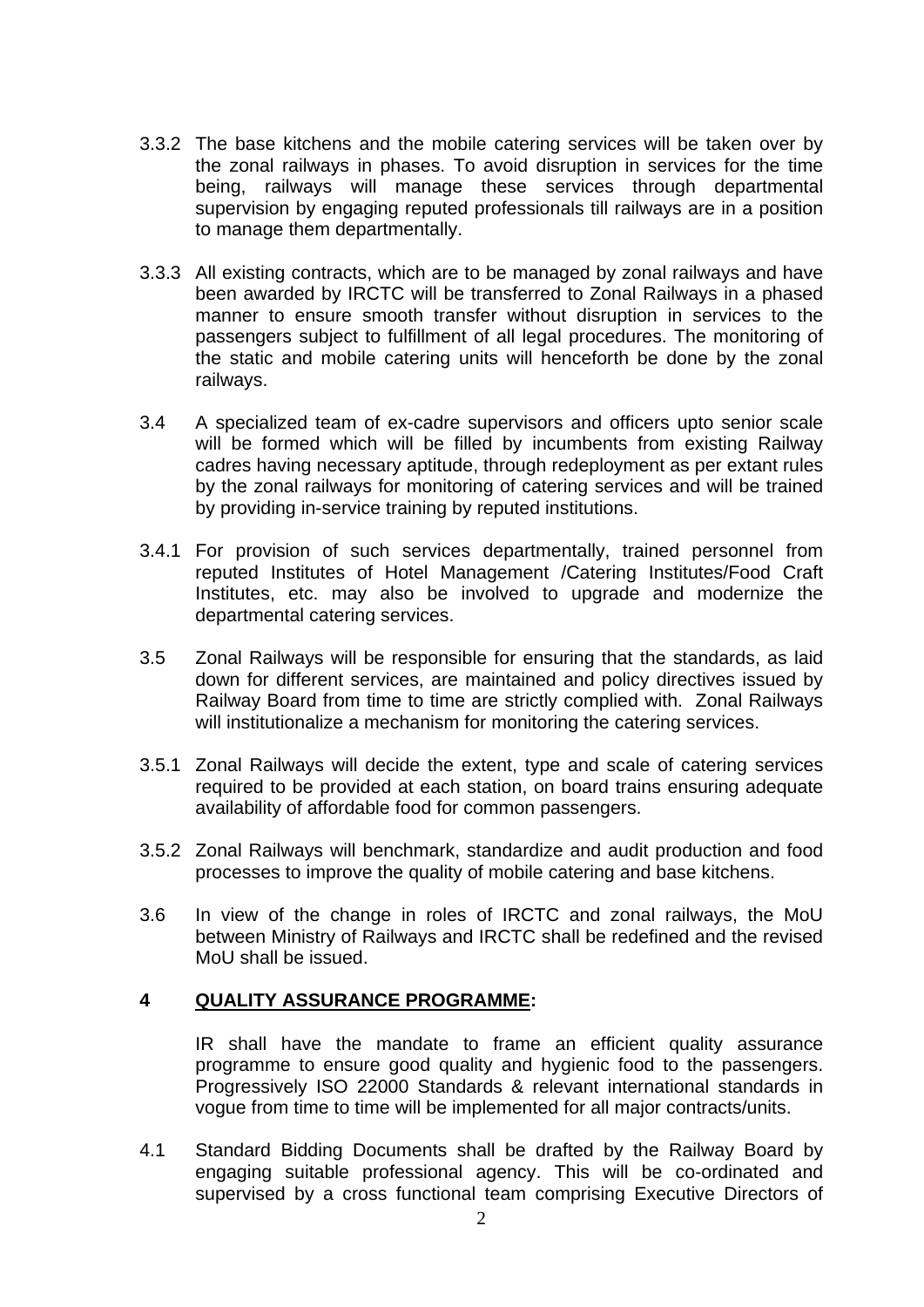T&C, Finance, Stores, Health and Mechanical Directorates of Railway Board. Domain knowledge experts may also be co-opted from reputed institutions having expertise such as Food craft Institutes, Quality Council Institute run by the Government.

- 4.1.1 Special Tender Conditions, wherever required, may be framed by Zonal Railways or IRCTC, as the case may be.
- 4.2 Two Packet Systems of Tendering will be followed while selecting the successful bidder for award of major contracts and GMUs at A, B and C category stations Adequate weightages shall be given to the quality of services offered/conformity of the bid to the laid down standard of quality in the bid documents. For this purpose, suitable formulae shall be worked out and these along with the bid evaluation criteria/eligibility criteria shall be defined clearly in the SBD document.
- 4.3 With a view to ensuring high quality hygiene, cleanliness and use of standard ingredients for food served on trains, the mobile catering units will pick up meals from nominated base kitchens. The base kitchens would be managed and controlled by zonal railways progressively in phases to ensure quality of the food served on trains.

### **5 SCALE OF CATERING SERVICES THROUGH STATIC UNITS:**

- 5.1 Zonal Railways will prepare a blue print for the catering units at each station. Zonal Railways should ensure that adequate facilities are available for providing affordable food to passengers before permitting any other type of outlets. Jan Ahar outlets should be set up by converting existing available Refreshment Rooms / Static units into Jan Ahars. Janta Meals and Economy combo meals with stress on regional cuisines should be served and vended from the Jan Ahar outlets
- 5.2 The desirable scale of catering services to be provided at various stations is given as under:

'A' Category Stations – Fast food units, Jan Ahar, Food Plaza, Food Courts, Refreshment Rooms, AVMs etc. The number of catering units excluding AVMs on the main platform should not be more than 6 and not more than 5 on island platform. (up to 5 AVMs {if stand alone} on each platform)

'B' Category Stations - Refreshment Rooms, Fast Food Units, Jan Ahar Outlets, Cell Kitchens, Snack Bars, AVMs. The number of catering units excluding AVMs should not be more than 5 on the main platform and not more than 4 on island platforms. (upto 4 AVMs {if stand alone} on each platform)

'C' Category Stations – Fast Food units, and upto 5 catering units on the main platform and not more than 4 on island platforms excluding AVMs. Since these are suburban stations, tea stalls/fast food units/AVMs should be provided liberally. (upto 3 AVMs {if stand alone} on each platform)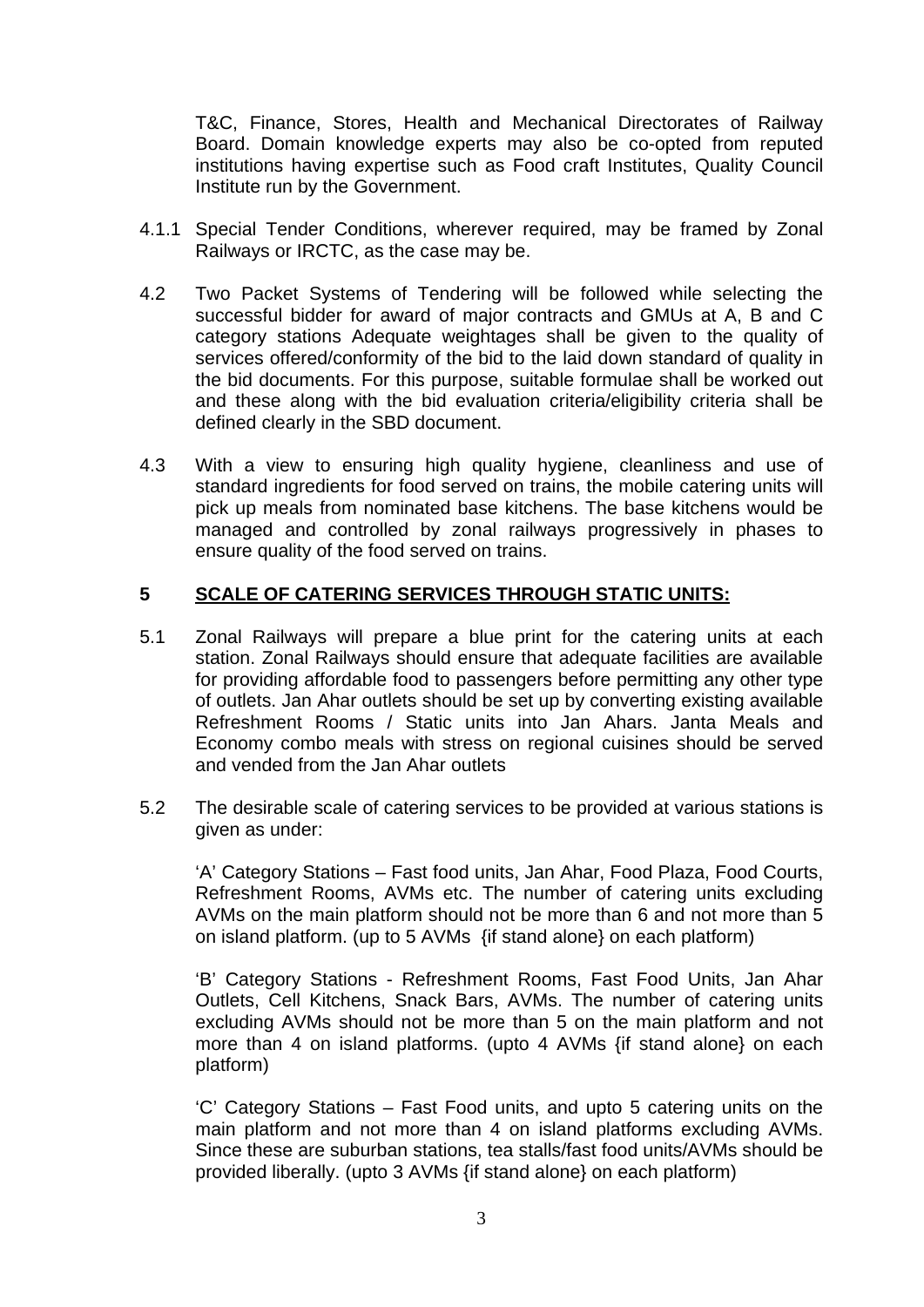'D' Category Stations – Not more than 3 catering units on the main platform and not more than 3 units on island platform excluding AVMs (up to 2 AVMs {if stand alone} on each platform)

'E' Category stations- One each on the main platform and island platform including one AVM {if stand alone} on each platform may also be provided.

'F' Category stations- AVMs and other units as per requirement. One AVM {if stand alone} on each platform).

### **6 BASE KITCHENS**

- 6.1 Zonal Railways will set up a grid of modern mega, medium and small base kitchens to ensure that all mobile catering are serviced through these base kitchens to improve quality, hygiene, cleanliness and use of standard ingredients for food served on trains.
- 6.2 The base kitchens would be set up on railway premises for which the existing base kitchens / cell kitchens available on platforms shall be developed. In case of non-availability of existing base kitchens or Cell kitchens, the zonal railways shall take immediate steps for construction of the base kitchens as required.
- 6.3 The base kitchens would be managed through departmental catering by zonal railways in phases. During the interim period the base kitchens may be managed by zonal railways by engaging reputed professionals for creating state-of-the-art base kitchens conforming to international standards like ISO-22000.
- 6.4 With a view to ensuring high quality hygiene, cleanliness and use of standard ingredients for food served on trains, henceforth all mobile catering units will pick up meals on transfer rate basis (rate as fixed by Railway Board) from nominated base kitchens. The base kitchens would be railway specified, supervised and controlled to ensure quality of the food served on trains.
- 6.5 With a view to ensuring efficient services through mobile catering units, the base kitchens would cater to a grid of trains for on board service. On the proposals submitted by zonal railways, the Railway Board shall accordingly decide the number and location of base kitchens to be set up on zonal railways and the grid of trains which would be serviced by them.
- 6.6 Infrastructure of base kitchens should be designed to create a modern and mechanised kitchens with the latest state of art technology.
- 6.7 The zonal railways will be responsible for ensuring the quality and quantity of food, cleanliness and hygiene of the base kitchens so as to conform to the standards laid down by Railway Board. Zonal Railways will ensure that the laid down standards are strictly followed and progressively all Base Kitchens be ISO 22000 certified.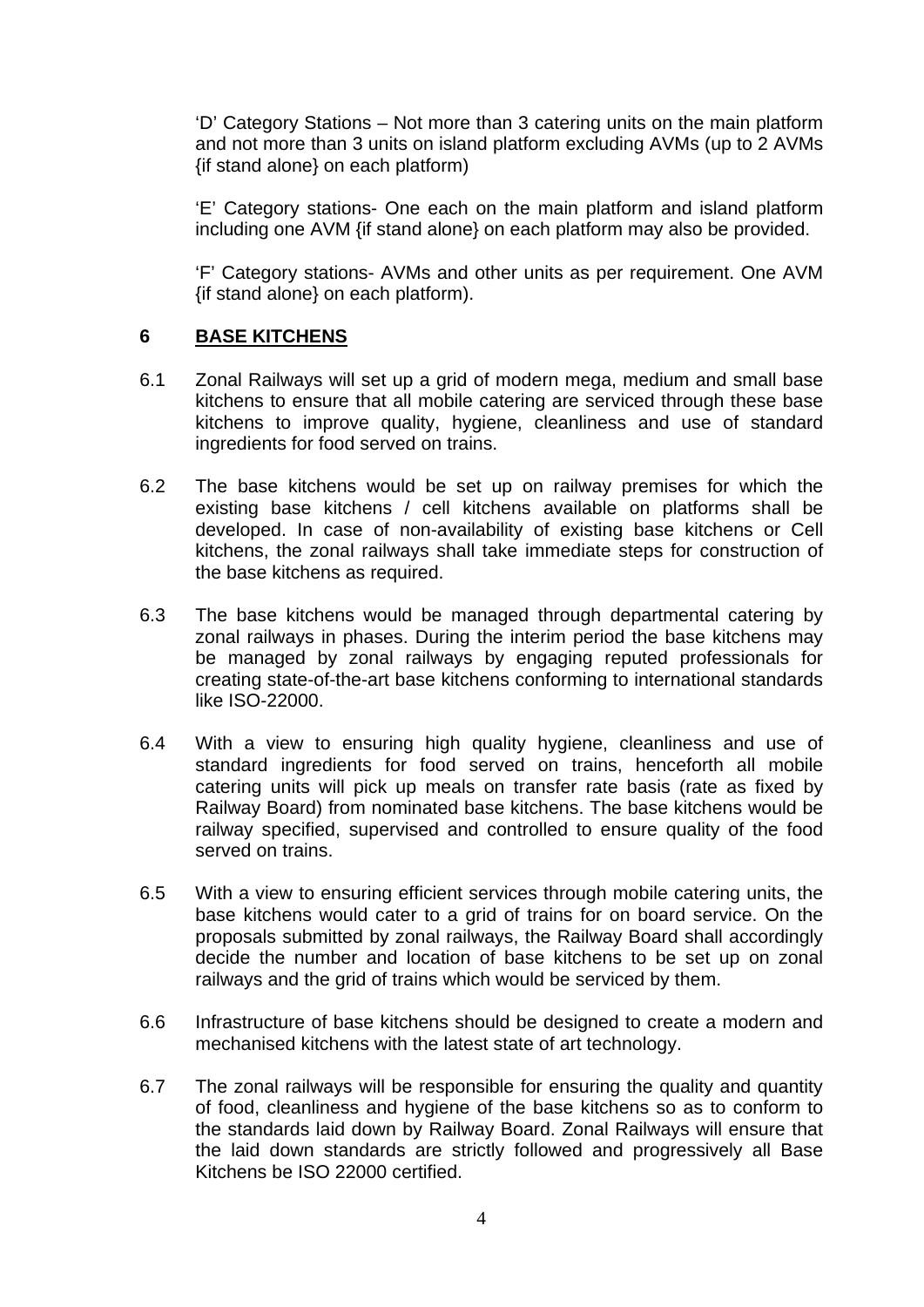# **7 INFRASTRUCTURE AT STATIC UNITS:**

- 7.1 There should be no cooking on platforms at suburban stations and for other stations there should be attempts to progressively reduce cooking on stalls and trolleys on the platforms, except for items which could be prepared through electrically operated equipments only.
- 7.2 Trolleys/khomchas may be continued on selective basis. However, in order to reduce congestion, these should be made area specific. Preference should be given towards providing them at the ends of platforms so that General Service unreserved passengers have easy access to them. Such trolleys/khomchas must have adequate availability of the low priced Janta Khana and food from Jan Ahar outlets. The trolleys/khomchas should be redesigned to make them modern, compact and standardized. Railway Board will process the cases for redesigning these trollies.
- 7.3 Gradually all old catering stalls should be replaced with compact modular stalls of uniform design to ease congestion on the station platforms and circulating area as per the policy guidelines issued by Railway Board.
- 7.4 Refreshment Rooms/Restaurants/Snack Bars should be self-serviced and should have computerized billing arrangement and prominent display arrangements.
- 7.5 All systems and processes and equipment such as deep freezers, hot cases, microwave ovens, refrigerated storage units, bain-maries should progressively replace the existing traditional equipments and manual methods in static units.
- 7.6 Superior quality material should be used in fabrication/construction of all static units to improve on aesthetics, durability and convenience for maintenance. This should be specified in the agreement.
- 7.7 Decongestion should be ensured. Existing bans as notified from time to time will continue subject to further instructions issued from time to time.
- 7.8 In order to ensure cooking free platforms and availability of clean, hygienic and quality food to the passengers, zonal railways may identify suitable space, if available, on railway premises near railway stations for setting up kitchens by the licencees of static units at railway premises on the terms and conditions of extant policy on land/rent.

### **8 DISPOSAL OF GARBAGE**

Solid waste management will be a priority area. All static and mobile units should liberally provide garbage bins properly lined with garbage bags. Garbage thus collected should be disposed off in the prescribed manner which should be incorporated in all agreements and should adhere to extant pollution control and environmental norms. All instructions in regard to disposal of garbage issued by Health, Mechanical and Commercial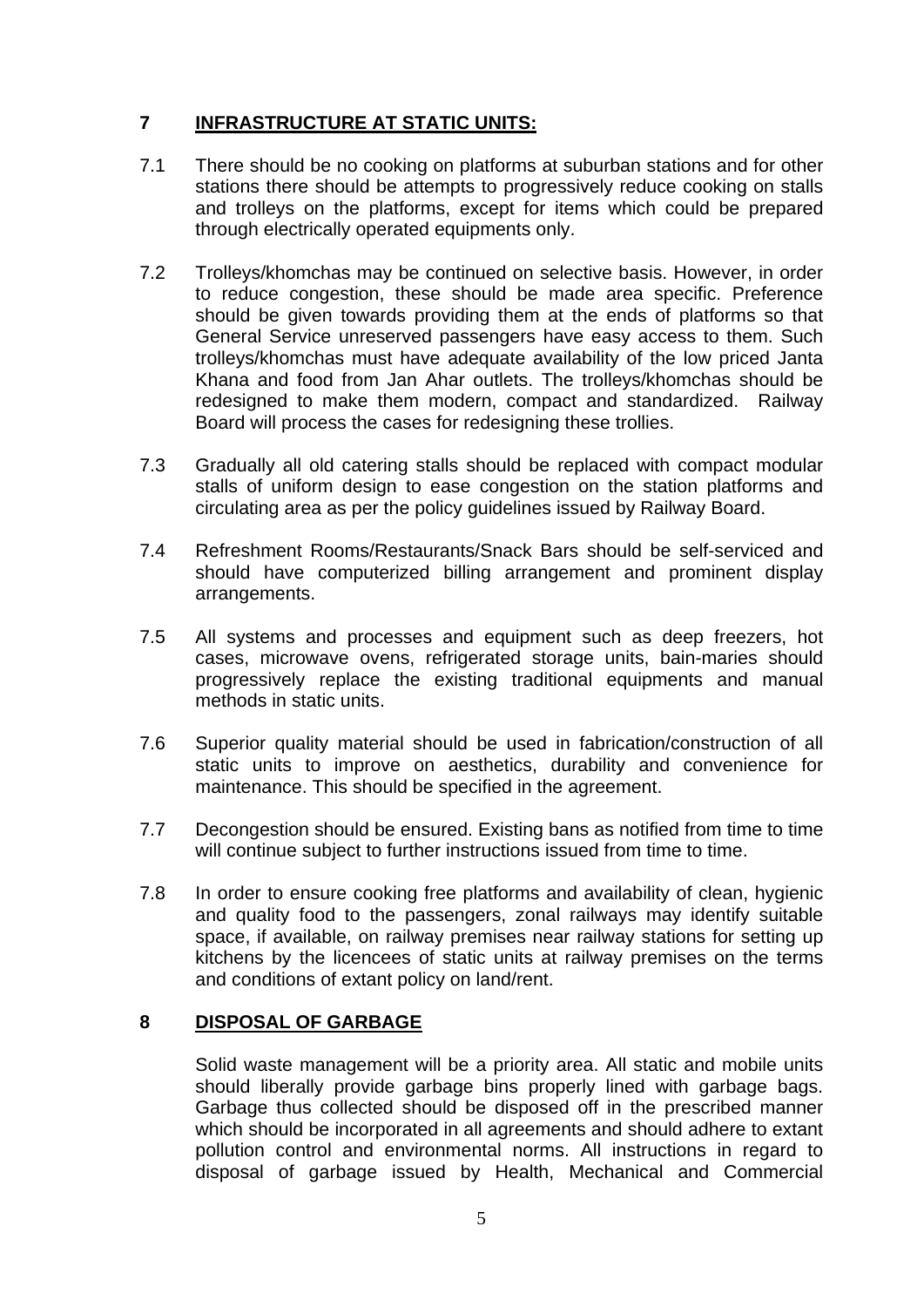Directorate are to be adhered to by licencees and departmental catering units.

### **9 CATERING BY MOBILE UNITS:**

- 9.1 Mobile catering services shall be provided from suitably designed pantry cars and providing equipments with state of art technology. There should be progressive switch over from gas burner to safer electrically powered equipments. Panels, counters, etc. should be made of stainless steel.
- 9.2 Zonal Railways will manage mobile catering services through departmental management. During the period of non-availability of departmental staff, Railways may award service contracts to be supervised by departmental supervisors for service of meals picked up from nominated base kitchens.
- 9.3 Ownership of pantry car: In order to maintain effective control over on-board services, the Division responsible for the primary maintenance of the train would own the rake of the train and also undertake maintenance of the pantry car. For any complaint in this regard the division concerned would be accountable.
- 9.4 As a policy pantry cars should be attached to more and more Premier/ Super fast and Mail/Express trains. Manufacture of pantry cars should be progressively increased. Priority for allotment of pantry cars for various Zonal Railways will be as under:
- 9.4.1 First priority to Duronto and Rajdhani Express trains.
- 9.4.2 Second priority to long distance premier, superfast trains.
- 9.4.3 Third priority to mail & express trains with more than 24 hours journey time either way.
- 9.4.4 Fourth priority, the remaining trains, preference to those trains where vestibules are provided.
- 9.5 Pantry cars of Rajdhani Express trains / Duronto trains should be designed to ensure that pre-cooked and hygienically packed food are supplied from base kitchens with minimum handling in transferring the same to the passengers. Suitable space should be earmarked in coaches of Rajdhani and Duronto trains for stacking and service of meals and installation of catering equipments and trolleys. This will eliminate the usage of vestibules and area around the toilets presently being used for this purpose and this will ensure hygienic services. Light weight compact trolleys (specially designed) will be used on Rajdhani/Duronto trains to ensure that food is not kept on the floors of the trains at the time of service. The trolleys would provide quick, clean and hygienic services in trains.
- 9.6 All Shatabdi Express/Duronto trains should have mini pantries equipped with modern gadgets such as hot cases, water boiler, bottle cooler etc. in all coaches. There should be no cooking and washing on board. Food should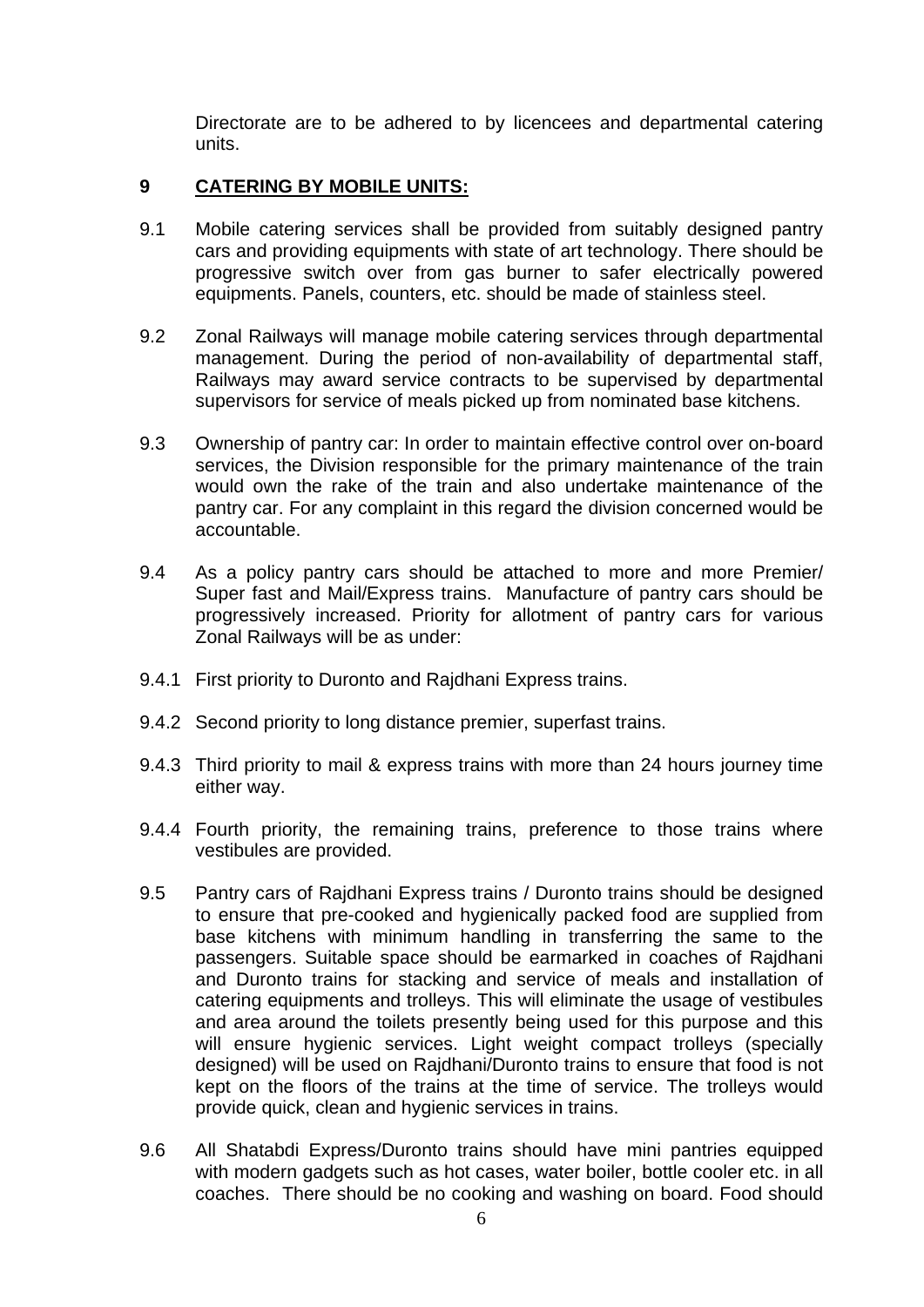be served in pre-set trays, and service in all the coaches should be through trolleys.

- 9.7 In case of an increase in the frequency of train services and / or extension of trains the departmental unit already managing the services should manage the services on additional trip(s) and / or on extended portion of the run. In case of trains wherein services are managed through engagement of professionals/service providers the extension would be subject to revision of due charges on pro rata basis.
- 9.8 Allotment and priority will be decided by the Railway Board

### **10 CATERING BY TRAIN SIDE VENDING:**

Since all trains are not provided with pantry cars, Train Side Vending will be provided from a suitable unit of nominated station/stations en route. For this purpose, arrangements will be made through static units by either segmentation of run or on end to end basis, as practicable. Zonal Railways will take over the management of trains through departmental supervision and pick up meals from nominated base kitchens and / or major static units enroute to ensure quality of meals.

### **11 AUTOMATIC VENDING MACHINES (AVMs):**

11.1 Zonal Railways shall manage through licencees the automatic self vending machines which would be provided at stations and would be governed by policy guidelines issued by Railway Board. Automatic Vending Machines shall be permitted only in the form of stand-alone self dispensing units. The operations of the AVMs shall not involve any manual interface i.e. all operations shall be through coin-operated dispenser.

However, in case of AVMs dispensing beverages the same may be installed inside the Refreshment Rooms or existing stalls to reduce congestion.

11.2 In case of existing AVMs they would be allowed to continue until the currency of the existing contract. No renewal would be permitted in any of the existing contracts. Existing AVM contracts allotted by IRCTC, which are in excess of the ceiling limit should be terminated.

### **12 MILK AND MILK PRODUCT STALLS:**

These may also be provided by zonal railways on priority at stations and allotment and operations of these stalls are governed by letters no. 2004/TGIII/604/04 dated 19.04.2005 & 5.09.05. However, since zonal railways are managing the catering services instead of IRCTC, therefore, the role of IRCTC would be assumed by the zonal railways.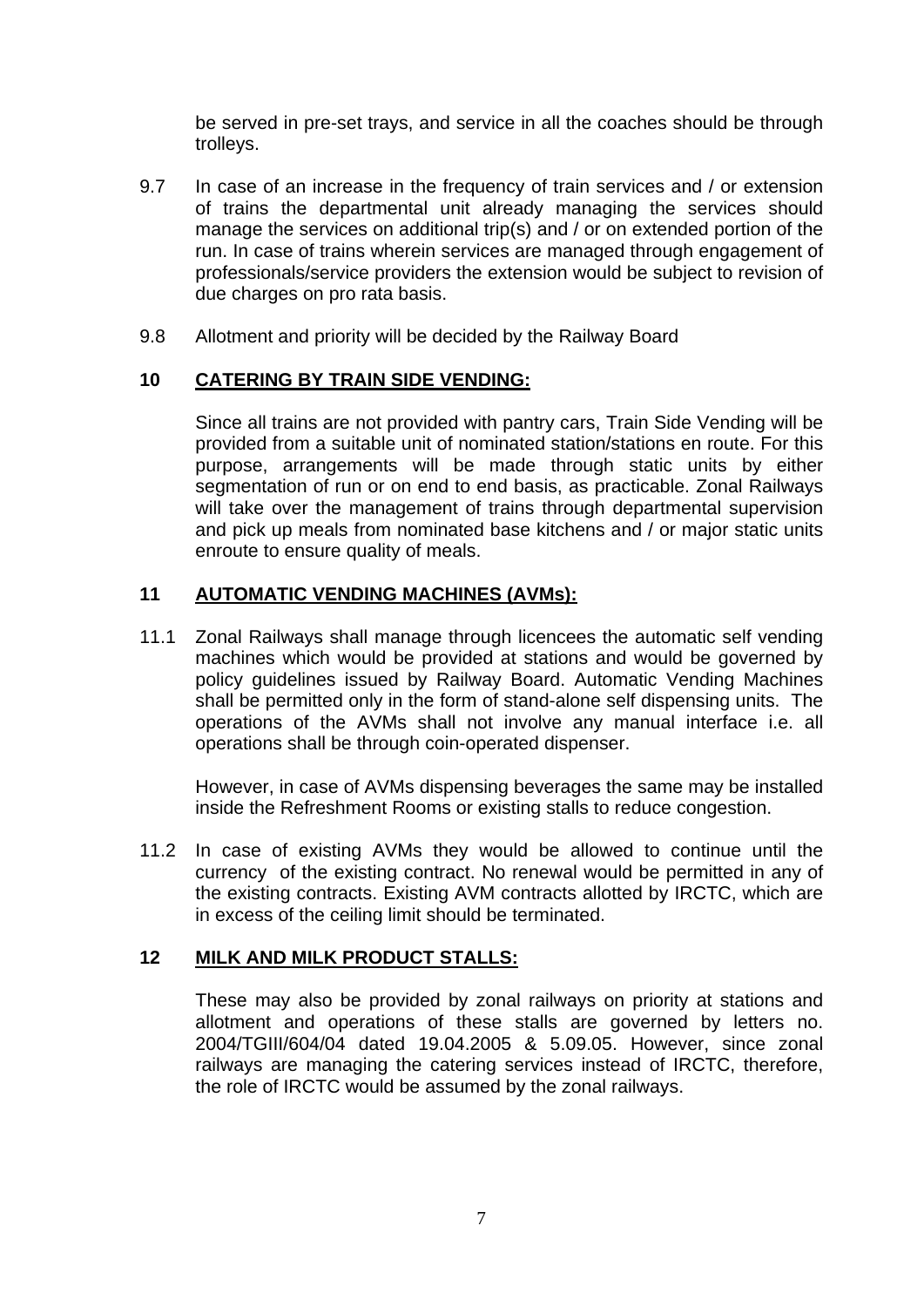## **13 MENU AND TARIFF:**

- 13.1 Menu and Tariff of food items will be fixed as follows:
- 13.1.1 For Rajdhani/Shatabdi/Duronto trains and such other trains in which catering charges are inbuilt in the passenger fare, the menu and tariff will be fixed by Railway Board.
- 13.1.2 For controlled segment items (standard meals, beverages and packaged drinking water), Janta Meals, the menu & tariff will be fixed by Railway Board.
- 13.1.3 Menu, recipes and tariffs for Food Plaza, Food Courts and fast food units will be decided and fixed by IRCTC within the ambit of this policy.
- 13.1.4 Menu and the recipe of the food items served by static including Jan Ahar outlets and mobile units on trains other than those mentioned above will be decided by Zonal Railways including a-la-carte items served through the units. The tariff will be fixed as per the extant procedure.
- 13.1.5 Adequate emphasis should be laid on availability of regional cuisine all over Indian Railway.
- 13.2 Board will periodically look into issues of menu and tariff revisions as and when required and will consider proposals of Zonal Railways on the subject of menu and tariff revisions and will issue necessary directives from time to time.
- 13.3 Commercial advertising will be permitted and should be positively attempted on equipments and accessories which are part of catering services, to increase revenue.

### **14 ALLOTMENT PROCEDURE AND CONTRACT MANAGEMENT:**

- 14.1 Zonal Railways shall have an effective and transparent contract awarding, management and monitoring system.
- 14.1.1 Allotments of all major units and of General Minor Units at A, B & C category stations will be done through open, competitive, two-packet tendering system duly following all the procedures/instructions issued by Government of India/Railway Board from time to time.
- 14.1.2 A Standard Bidding Document shall be prepared to make allotments through process of tendering. The Standard Bidding Document would include eligibility criteria, bid evaluation criteria, details of technical and financial requirements along with general and special conditions of tenders and general and special conditions of contract. Adequate weightage shall be given to the quality of services offered/conformity of the bid to the laid down standard of quality in the bid documents. For this purpose, suitable formulae shall be worked out and these along with the bid evaluation criteria shall be declared clearly in the RFP document.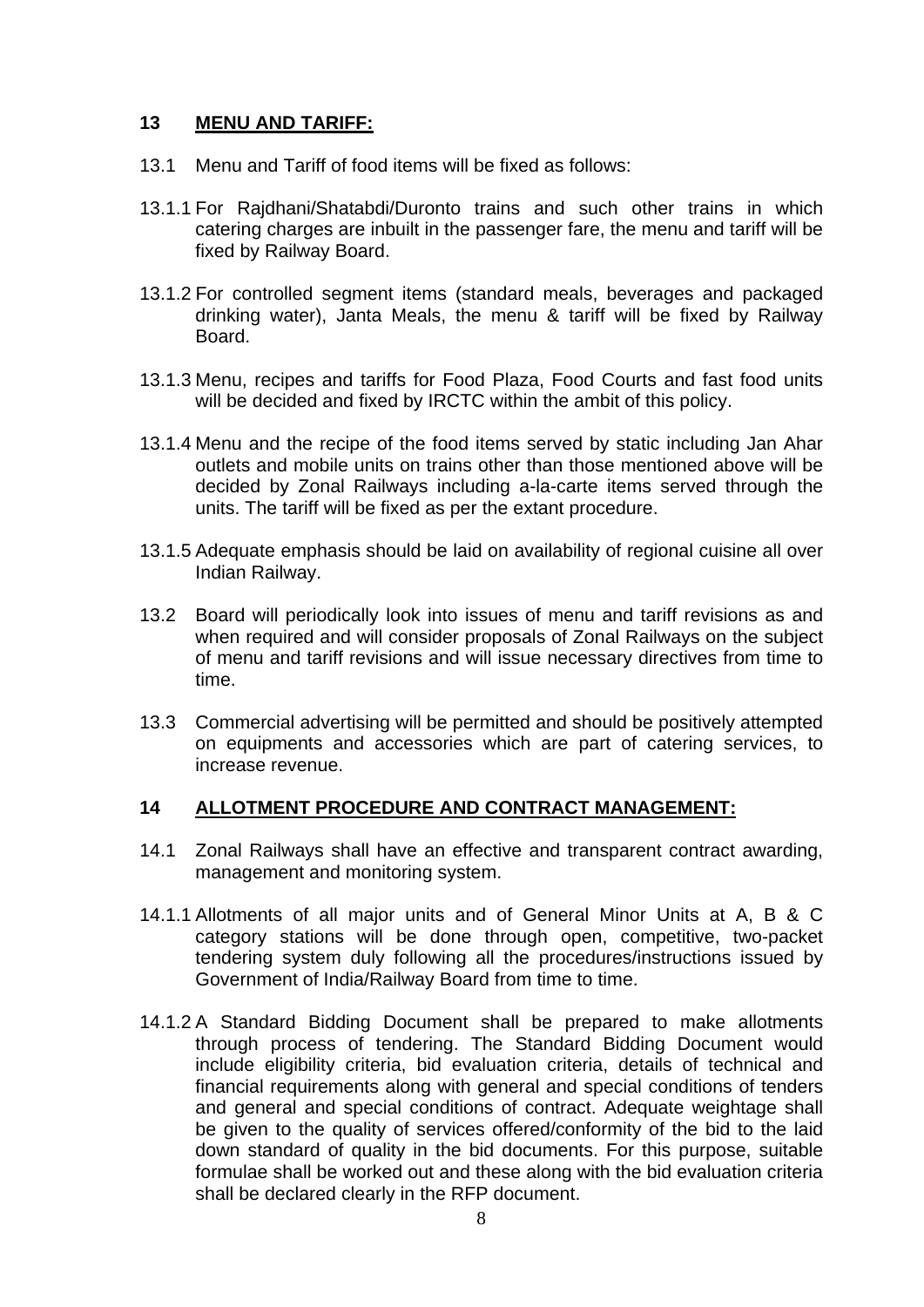- 14.1.3 These conditions should be framed to ensure transparency, equity and fair play in selection of contractors and award of contracts. The SBD would also incorporate provision to attract reputed players, eliminate small time operators and prevent subletting.
- 14.1.4 Special Tender Conditions, wherever required, may be framed by Zonal Railways or IRCTC, as the case may be. Suitable clauses outlining other civil and criminal liabilities of the contractors, either direct or consequential will be incorporated in the document.
- 14.1.5 Due emphasis is to be given to quality and standard of catering services. It would lay down clearly the standards of services and quality of services in clear, transparent and unambiguous manner for objective and transparent assessment/evaluation of bids as also to monitor / evaluate the contractors.
- 14.1.6 The contract document should clearly define as to what would constitute deficiency in service and contain details of quality checks, inspections, etc. which the licensee will have to facilitate.
- 14.1.7 Suitable clauses to deal with defaults and failures in the performance of contractors like penalties / fines, termination, risk and cost actions, exit clauses, etc. should be built in the SBDs and contract documents.
- 14.1.8 Clauses outlining other civil and criminal liabilities of the contractors, either direct or consequential, in the event of any contractual default and / or failure on their part should also be included in the tender and contract documents.
- 14.2 ALLOTMENT OF SPECIAL MINOR UNITS & GENERAL MINOR UNITS AT D, E & F CATEGORY STATIONS

Allotment of Special Minor Units and General Minor Units at D, E, F category stations will be made by DRMs by calling applications and selecting the licensee based on instructions as given below: -

- 14.2.1 Divisions will call for applications through press notifications. Individuals/partnership firms/companies/Co-operatives can apply. Applications shall be invited by calling for the following information and allotments shall be based on these criteria:-
- 14.2.1.1 Allotment for 25% reserved Refreshment Rooms at "B' & 'C" category stations.
	- (a) Reputation/business standing of the applicant.
	- (b) Turnover of applicant's business in catering (to be supported by Income Tax Return for the last 5 years).
	- (c) Financial standing to mobilize resources to employ the requisite staff and to run the unit (to be supported by Certificate for last 5 years from Scheduled Bank/Audited Accounts Certified by Chartered Accountant).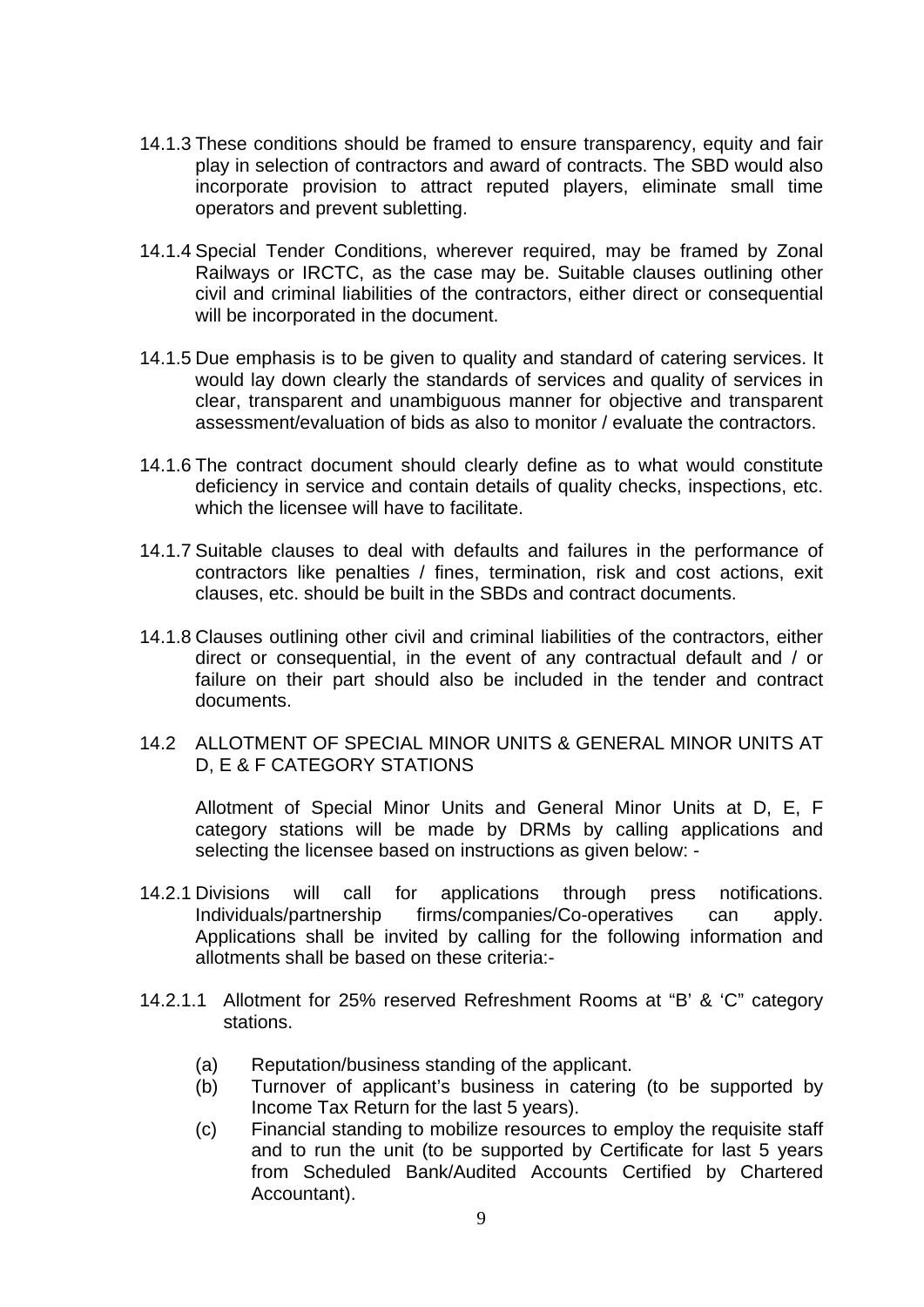- (d) Previous experience in catering business (to be supported by certificate/letter of experience/allotment from concerned agencies for the last 5 years).
- (e) Previous track record/experience of the applicant in railway catering, if any (Supported by certificate / letter from concerned railways).
- (f) Size of the establishment and staff required for running the unit duly giving details of break-up of each activity i.e. number of waiters / cooks to be employed.
- (g) Location of the unit.
- (h) Domicile of the applicants with reference to the location of the proposed unit (supported with a certificate from the District Authorities)
- (i) In case of partnership firms, a certified copy of legal partnership deed should be submitted.
- (j) In case of individuals/partnership firms, the individual/partners should be literate (supported by relevant school/Education Board certificate).
- (k) In case of individuals/partnership firms, the individual/partners should have good moral character (should be supported by a certificate issued by local government authority).
- (l) Individuals/partners of partnership firms and employees of Individual/ partnership firm/ Companies should submit the medical certificate on allotment to certify that those handling preparation and service of food are not suffering from infectious diseases.
- (m) An affidavit by the applicant stating that he/she has not been convicted in any criminal case and does not have any past criminal record. In case of co-operative/partnership firm, there should be an affidavit from the head / lead partner that all the members have not been convicted in any criminal case and do not have any past criminal record.
- (n) An affidavit from the applicant/applicants should be submitted stating that they or their firm / co-operative has not been blacklisted by a central/state government agency from participating in a similar activity.
- (o) An affidavit from the applicant indicating all information submitted above is authentic and correct. False certificates/information would result in termination of contract and banning of business dealing with the applicant.
- (p) Any other facts considered relevant by Railways.

Allotment should be made subject to the fulfillment of all the above criteria. Weightage (marks) should be given to each parameter by the nominated Selection Committee in advance prior to calling of applications. This details of weightage to each parameter and the selection criteria shall be declared in the advertisement inviting applications for the licence. The Selection Committee will tabulate, compile and finalise the selection in a fair, equitable and transparent manner.

14.2.1.2 For 25% reserved stalls/trolleys at A, B & C category stations.

(a) Reputation/business standing of the applicant.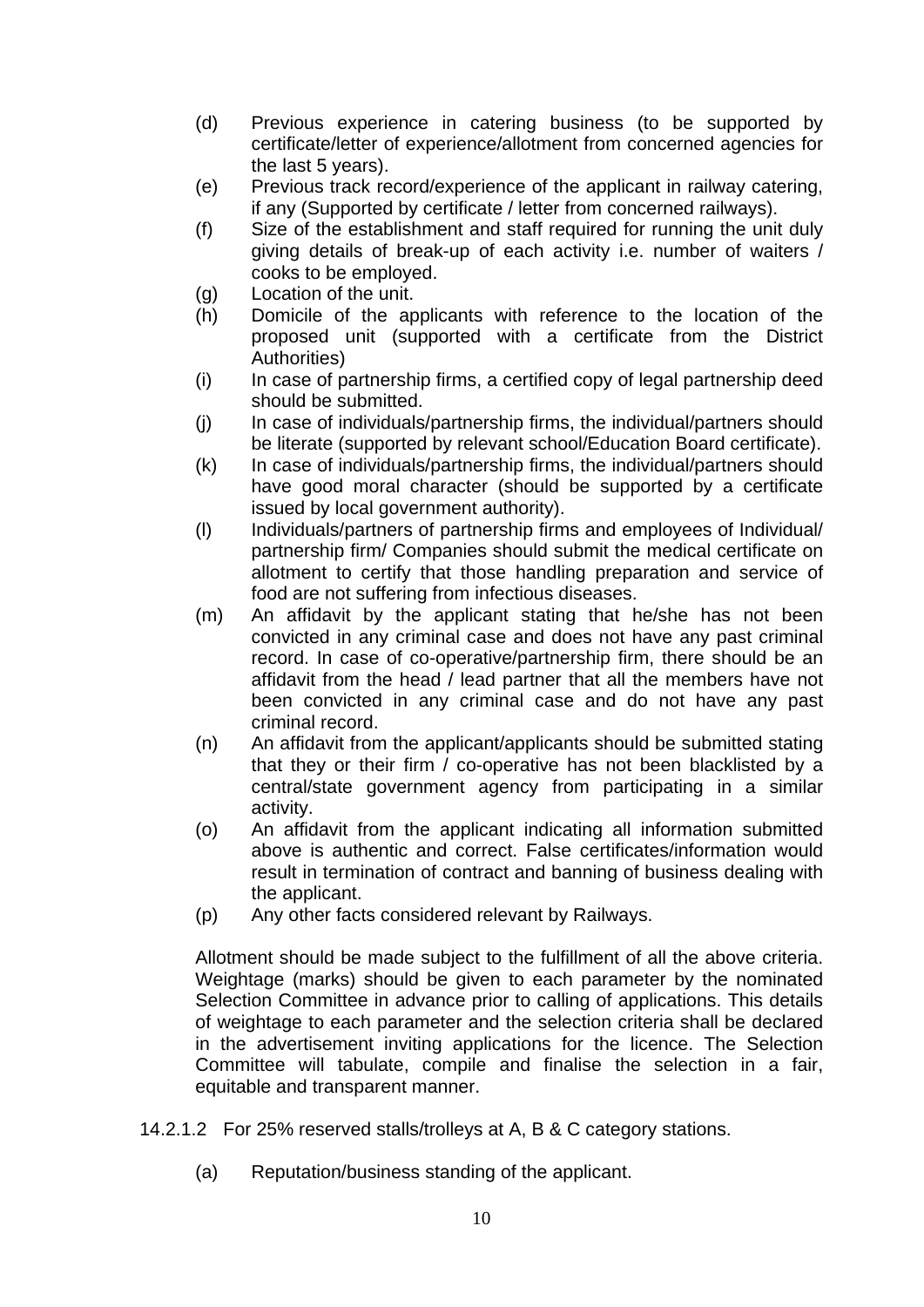- (b) Turnover of applicant's business in catering (to be supported by Income Tax Return for the last 5 years).
- (c) Financial standing to mobilize resources to employ the requisite staff and to run the unit (to be supported by Certificate for last 5 years from Scheduled Bank/Audited Accounts Certified by Chartered Accountant).
- (d) Previous experience in catering business (to be supported by certificate/letter of experience/allotment from concerned agencies for the last 5 years).
- (e) Previous track record/experience of the applicant in railway catering, if any (Supported by certificate / letter from concerned railways).
- (f) Size of the establishment and staff required for running the unit duly giving details of break-up of each activity i.e. number of waiters / cooks to be employed.
- (g) Location of the unit.
- (h) Domicile of the applicant with reference to the location of the proposed unit (supported with a certificate from the District Authorities)
- (i) In case of partnership firms, a certified copy of legal partnership deed should be submitted.
- (j) In case of individuals/partnership firms, the individual/partners should be literate (supported by relevant school/Education Board certificate).
- (k) In case of individuals/partnership firms, the individual/partners should have good moral character (should be supported by a certificate issued by local government authority).
- (l) Individuals/partners of partnership firms and employees of Individual/ partnership firm/ Companies should submit the medical certificate on allotment to certify that those handling preparation and service of food are not suffering from infectious diseases.
- (m) An affidavit by the applicant stating that he/she has not been convicted in any criminal case and does not have any past criminal record. In case of co-operative/partnership firm, there should be an affidavit from the head / lead partner that all the members have not been convicted in any criminal case and do not have any past criminal record.
- (n) An affidavit from the applicant/applicants should be submitted stating that they or their firm / co-operative has not been blacklisted by a central/state government agency from participating in a similar activity.
- (o) An affidavit from the applicant indicating all information submitted above is authentic and correct. False certificates/information would result in termination of contract and banning of business dealing with the applicant.
- (p) Any other facts considered relevant by Railways.

Allotment should be made subject to the fulfillment of all the above criteria. Weightage (marks) should be given to each parameter by the nominated Selection Committee in advance prior to calling of applications. This details of weightage to each parameter and the selection criteria shall be declared in the advertisement inviting applications for the licence. The Selection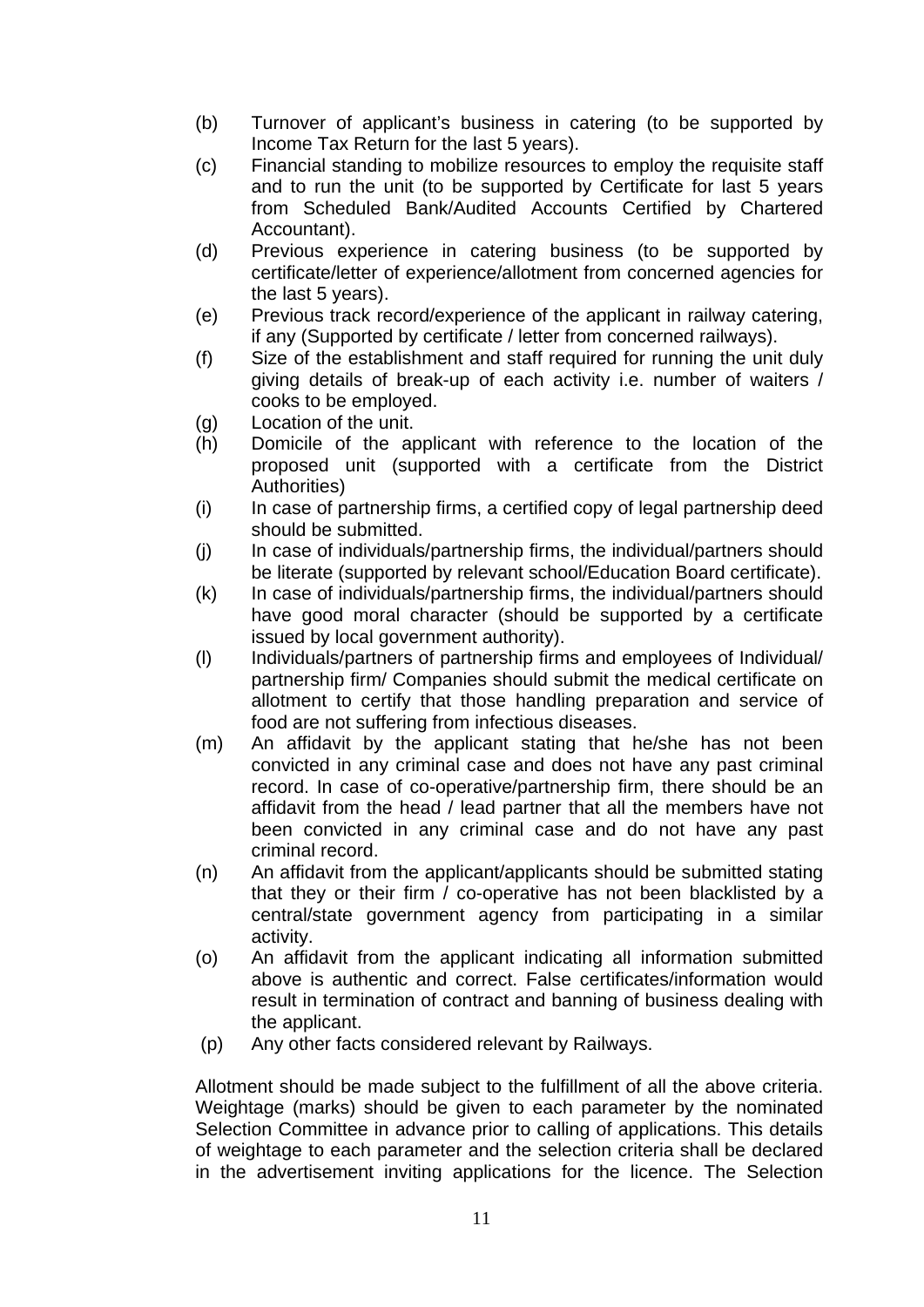Committee will tabulate, compile and finalise the selection in a fair, equitable and transparent manner.

14.2.1.3 For all units at D, E & F category stations.

#### **Essential**

- (a) In case of individuals/partnership firms, the individual/partners should be literate.
- (b) In case of individuals/partnership firms, the individual/partners should have good moral character.
- (c) The applicant should be solvent.
- (d) The individual/partners and the employees, particularly those handling preparation of food should not be suffering from any infectious disease.
- (e) For reserved categories, relevant certificate from concerned authority as a proof of being a member of certain reserved category, should be furnished.

### Desirable

- (f) Previous experience in catering business.
- (g) Financial standing to mobilize resources to employ the requisite staff and to run the unit, and
- (h) Previous track record, if any.

At the time of selection, weightage should be given to each parameter both in the 'essential' and in the 'desirable' category by the Selection Committee. Allotment should be made subject to the fulfillment of all the above criteria. This details of weightage to each parameter and the selection criteria shall be declared in the advertisement inviting applications for the licence. The Selection Committee will tabulate, compile and finalise the selection in a fair, equitable and transparent manner. For reserved category, the application should not be rejected if any/all parameters from (f) to (h) are not fulfilled by the applicant. However, selection would be based on evaluation of the parameters as mentioned above. The selection should be done in a fair, equitable and transparent manner.

- 14.3 Selection Committee to be nominated by DRM consisting of three junior administrative grade officers (divisional level) including one each from Commercial, Finance and one from any other department will make the selection by scrutinizing the applications and the related papers. Selection Committee would tabulate and compile the shortlisted applicant based on the total marks obtained and put up its recommendations for the approval of Divisional Railway Manager.
- 14.4 Before calling the applications through newspapers, division will assess the potential sales turnover of such units, which among other things, will depend upon the type and location of unit, category of station, number of passengers dealt with, types and price of catering items sold and other related criteria. The minimum licence fee will be 12% or any other percentage commission on annual sales turnover notified from time to time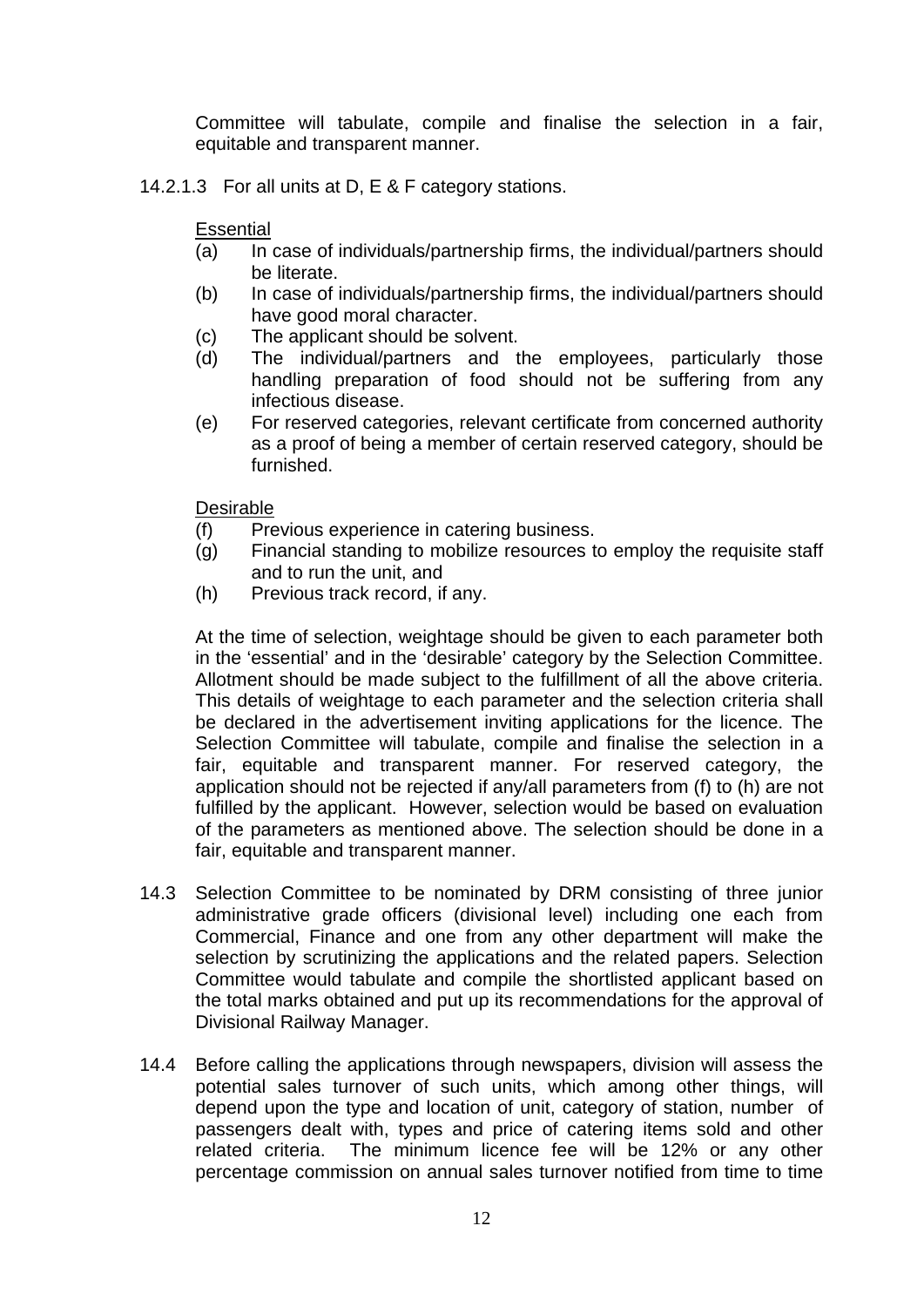expressed in lumpsum amount, which should be clearly indicated in the press notification calling for applications.

- 14.5 Commercial Department of the divisions will maintain the record of applications received through Press Notification for various categories separately. Divisions will verify the credentials of the applicants with regard to the eligibility criteria mentioned above and also keep the vacancy position with justification for the services.
- 14.6 In case no application is received against a particular reserved category as per break up specified in revised catering policy (issued by Commercial Circular No. 56 of 2005 vide letter No. 2005/TG.III/600/6 dated 21.12.2005), the vacancy will be carried forward to the next category in order of the break up of the various categories mentioned above. However, under no circumstances the total allotment to a particular category should exceed the specified percentage reserved for that particular category except in the case of carry forward. The total number of allotments of minor units to the various reserved categories should also not exceed 49.5% of the total allotments of minor units made on a particular Division at D, E and F category stations and 25% of the total allotments of minor units made on a particular Division at A, B and C category stations. Record of allotments based on reservation will be maintained by the concerned division.

### **15 RESERVATION IN ALLOTMENT:**

#### 15.1 RESERVATION IN A, B & C CATEGORIES

- 15.2 There should be no reservation for major units including pantry cars.
- 15.3 There should be 25% reservation for minor units in A, B & C categories of stations with the following break up.

| S.No.                                                                                                                                             | Category                                                                                                                                                                                                   | %age reservation |
|---------------------------------------------------------------------------------------------------------------------------------------------------|------------------------------------------------------------------------------------------------------------------------------------------------------------------------------------------------------------|------------------|
| 1.                                                                                                                                                | <b>Scheduled Caste</b>                                                                                                                                                                                     | 6%               |
| 2.                                                                                                                                                | <b>Scheduled Tribes</b>                                                                                                                                                                                    | 4%               |
| 3.                                                                                                                                                | People below Poverty Line                                                                                                                                                                                  | 3%               |
| 4.                                                                                                                                                | Freedom Fighters/women including war widows and<br>widows of railway employees, persons who have<br>been dislocated/ displaced due to their land having<br>been taken over by the railways for its own use | 4%               |
| 5.                                                                                                                                                | <b>Other Backward Classes</b>                                                                                                                                                                              | 3%               |
| 6.                                                                                                                                                | Minorities *                                                                                                                                                                                               | 3%               |
| 7.                                                                                                                                                | <b>Physically-Challenged Persons</b>                                                                                                                                                                       | 2%               |
|                                                                                                                                                   | <b>Total</b>                                                                                                                                                                                               | 25%              |
| * the term minorities will include the communities namely (i) Muslims, (ii) Christians,<br>(iii) Sikhs, (iv) Buddhists, (v) Zoroastrians (Parsis) |                                                                                                                                                                                                            |                  |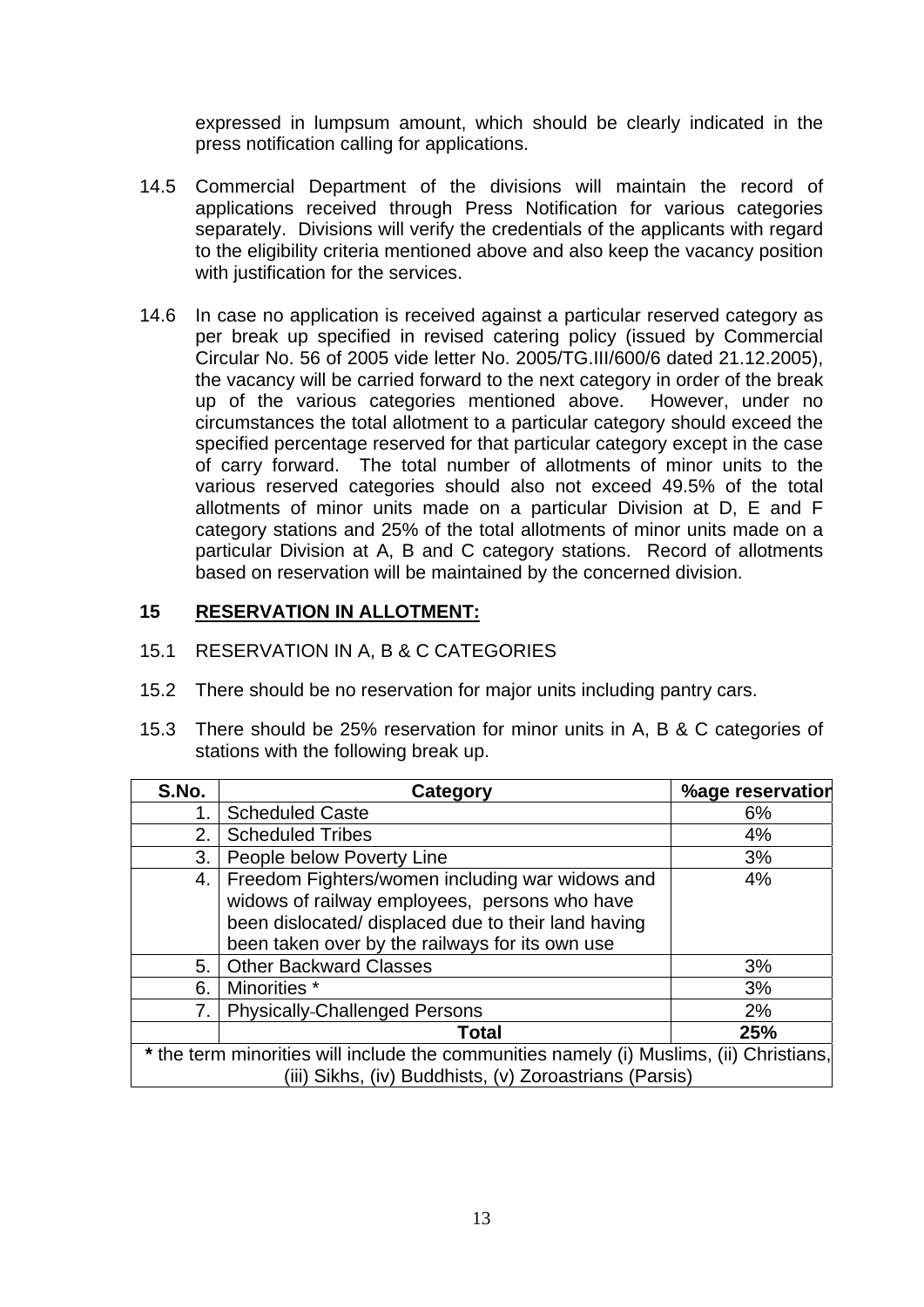### 15.4 RESERVATION IN D, E & F CATEGORY:

There will be 49.5% reservation for allotment in D, E & F categories of stations with following break up.

| S.No.                                                                                                                                                                                                                                                                                                                                                                                                                                                        | Category                                                                                                                                                                                                                         | %age reservation |
|--------------------------------------------------------------------------------------------------------------------------------------------------------------------------------------------------------------------------------------------------------------------------------------------------------------------------------------------------------------------------------------------------------------------------------------------------------------|----------------------------------------------------------------------------------------------------------------------------------------------------------------------------------------------------------------------------------|------------------|
|                                                                                                                                                                                                                                                                                                                                                                                                                                                              | <b>Scheduled Caste</b>                                                                                                                                                                                                           | 12%              |
|                                                                                                                                                                                                                                                                                                                                                                                                                                                              | <b>Scheduled Tribes</b>                                                                                                                                                                                                          | 8%               |
| 3                                                                                                                                                                                                                                                                                                                                                                                                                                                            | Other backward classes                                                                                                                                                                                                           | 20%              |
|                                                                                                                                                                                                                                                                                                                                                                                                                                                              | Minorities *                                                                                                                                                                                                                     | 9.5%             |
|                                                                                                                                                                                                                                                                                                                                                                                                                                                              | <b>Total</b>                                                                                                                                                                                                                     | 49.5%**          |
| $\mathbf{d} \cdot \mathbf{d} = \mathbf{d} \cdot \mathbf{d} + \mathbf{d} \cdot \mathbf{d} + \mathbf{d} \cdot \mathbf{d} + \mathbf{d} \cdot \mathbf{d} + \mathbf{d} \cdot \mathbf{d} + \mathbf{d} \cdot \mathbf{d} + \mathbf{d} \cdot \mathbf{d} + \mathbf{d} \cdot \mathbf{d} + \mathbf{d} \cdot \mathbf{d} + \mathbf{d} \cdot \mathbf{d} + \mathbf{d} \cdot \mathbf{d} + \mathbf{d} \cdot \mathbf{d} + \mathbf{d} \cdot \mathbf{d} + \mathbf{d} \cdot \math$ | $\mathbf{u}$ , and the set of the set of the set of the set of the set of the set of the set of the set of the set of the set of the set of the set of the set of the set of the set of the set of the set of the set of the set |                  |

\*the term minorities will include the communities namely (i) Muslims, (ii) Christians, (iii) Sikhs, (iv) Buddhists, (v) Zoroastrians (Parsis)

\*\* Out of this 49.5%, there will be sub quota of 10% for freedom fighters & women including war widows& widows of Railway employees and another sub quota of 2 % will be for physically challenged people. Within 49.5% of total reservation 2% sub quota will be provided to the persons who have been dislocated/ displaced due to their land having been taken over by the railways for its own use.

The sub quota of 10% for freedom fighters & women including war widows & widows of Railway employees; sub quota of 2% for physically & mentally challenged people will also apply in the general category of 50.5%.

The issue of reservations is at present sub-judice in the Hon'ble Supreme Court. Any allotment/extension in the case of reservations will be subject to the final order of the Hon'ble Supreme Court in Civil Appeal No.7513 of 2005 and analogous case referred to the Constitutional bench.

15.5 For the purpose of reservation, one division will be considered as one unit for which a one time station-wise exercise will be done for the whole division and reservation percentage will be progressively achieved as and when either new units are provided or old units get vacated due to various reasons.

### **16 TENURE**

### 16.1 TENURE OF MAJOR UNITS & GENERAL MINOR UNITS

- 16.1.1 Tenure of all major units including food courts, fast food units (except Food Plazas, Base Kitchens and AVMs) will be for a period of 5 years. There will be no renewals.
- 16.1.2 Tenure of AVMs will be made for a period of 5 years. There will be no renewals as per policy as these are major units.
- 16.1.3 Allotment of all General Minor Units at A, B & C category stations shall be awarded for a period of 5 years with a provision for renewal after every 3 years on satisfactory performance and payment of all dues and arrears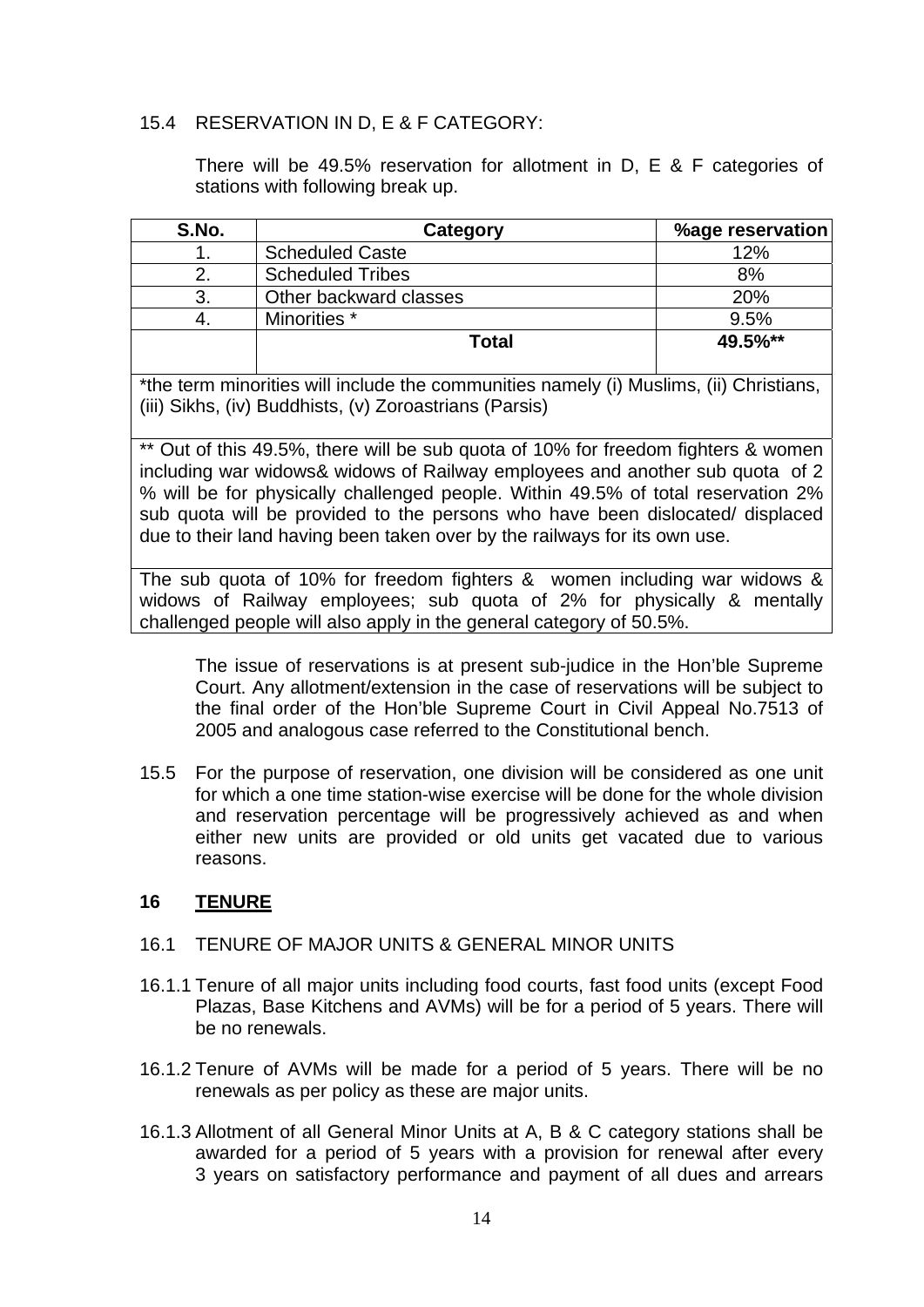and withdrawal of court cases, if any. Allotment of all General Minor Units at D, E & F category stations will be for a period of 5 years with a provision for renewal after every 5 years for a further period of 5 years on satisfactory performance and payment of all dues and arrears and withdrawal of court cases, if any.

- 16.1.4 Tenure of Food Plaza will be for 9 years with an extension of 3 years on satisfactory performance and payment and payment of all dues and arrears and withdrawal of court cases, if any.
- 16.1.5 All efforts must be made to manage the services departmentally at the earliest. The Service contracts for on-board services managed by departmental supervision would have a tenure for 5 years.
- 16.2 TENURE OF SPECIAL MINOR UNITS
- 16.2.1 Special Minor Units at A, B, and C category stations shall be awarded for a period of 5 years with a renewal after every 3 years on satisfactory performance and payment of all dues and arrears and withdrawal of court cases, if any.
- 16.2.2 Special Minor Units at D, E, F category stations shall be awarded for a period of 5 years with a provision for renewal after every 5 years for a further period of 5 years on satisfactory performance and payment of all dues and arrears and withdrawal of court cases, if any. Efforts must, however, be made at the time of renewal to ensure a minimum increase of 10% over the prevailing license fee.
- 16.2.3 Licence fee will be reassessed and revised at the time of each renewal. To arrive at a realistic figure zonal railways will ensure that a fresh assessment of sales turnover/revenue is conducted during the peak season and lean season of the year immediately preceding the year of renewal with the periodicity of three – three months in order to assess the actual sales turnover so as to fix the revised licence fee.
- 16.3 Allotments after expiry of this extended period will be made by calling for fresh tenders/ applications as the case may be, and the process will be started well in time so that fresh allotments are finalized timely and further extension of existing contracts is not necessitated.

### **17 RENEWAL**

Renewal will not be a matter of right. The licencee must apply for renewal minimum 6 (six) months in advance before the expiry of the contract. Renewal will be based on the following: -

17.1 Satisfactory performance of the licencee during the tenure of the contract. An imposition of fine/warnings on more than 5 occasions will result in rejection of the application for renewal.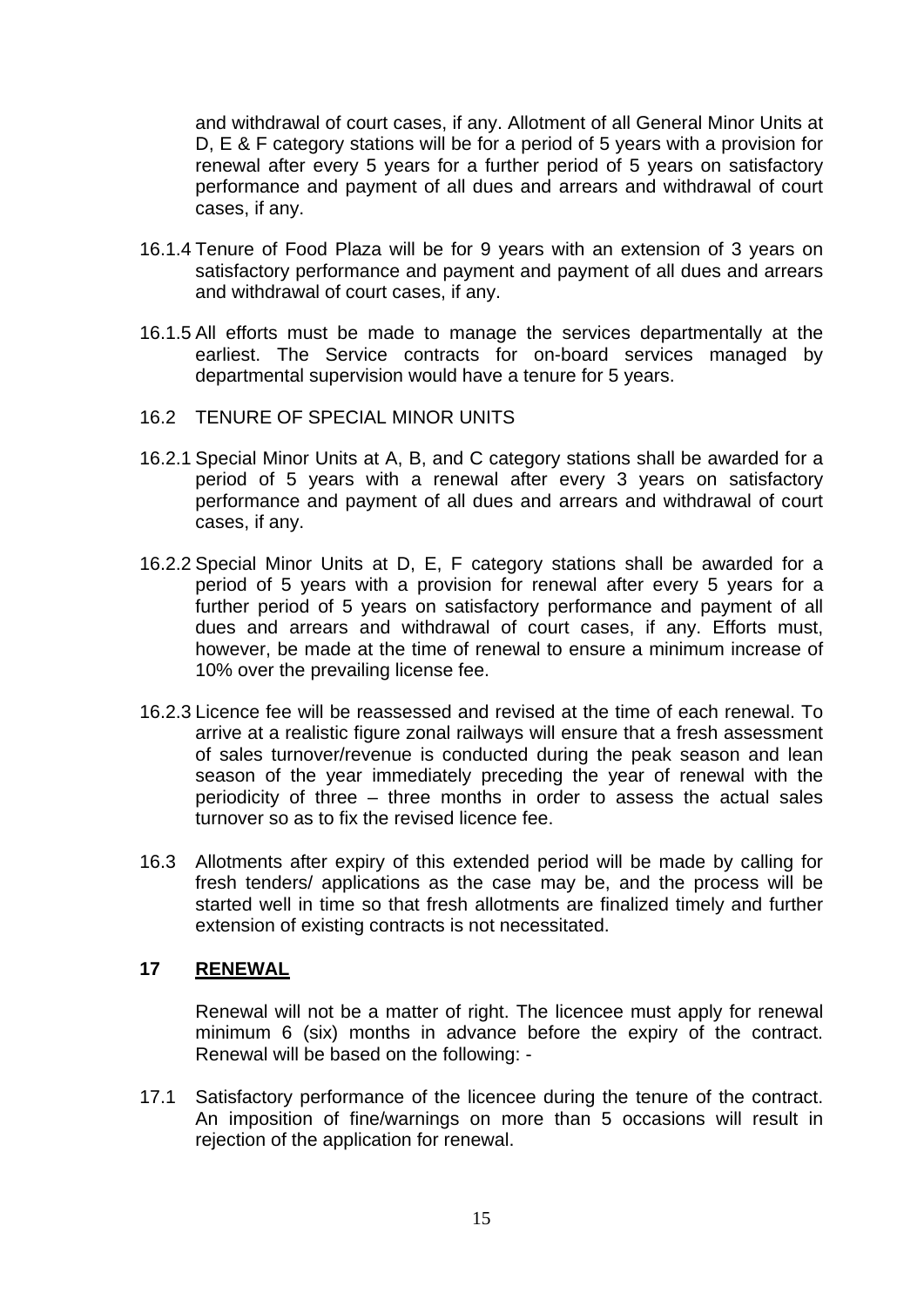- 17.2 Payment of all dues/ arrears No Dues Certificate from the concerned authority, must be attached along with the application for renewal.
- 17.3 The applicant must submit the documents afresh along with the renewal application regarding the details mentioned in para 14.2.1.1, 14.2.1.2 and 14.2.1.3 and in case of GMUs relevant documents as mentioned in the Standard Bid Documents will be required to be submitted afresh along with the above mentioned documents.
- 17.4 The Annual Confidential Reports (ACRs) on catering performance will be modified in accordance with this policy. The detailed instructions on ACRs will be issued by the Railway Board. ACRs maintained by the Railways for the Licencee seeking renewal shall be scruitinised by the Competent Authority granting renewal. Based on the ACRs for the period of tenure the marks will be allotted to the licencee. A minimum cut off criteria based on the grading of the ACRs for grant of renewal must be notified by the zonal railways in advance.
- 17.5 The licence fee shall be revised and reassessed at the time of each renewal subject to a minimum increase of 10% of the existing licence fee.

### **18 FIXATION OF LICENCE FEE**

- 18.1 Minimum licence fees / minimum reserve price (in case of tendered units) shall be fixed realistically, equitably in order to have a fair, just and equitable fixation of licence fees without adversely affecting the quality of service. It shall be based on the following factors (i) category of station, (ii) type of licence, (iii) number of originating passengers, (iv) number of trains stopping (day & night), (v) duration of stoppages (vi) location of the unit at the station, (vii) approximate licence fees of a similar type of unit at a similar category of station in proximity. In case of Static Units on Category 'A1' and 'A' stations of Metro cities, and 'C' Category stations having high purchasing power, the fixation of minimum licence fee will apart from all other factors take into account the Circle rates notified by the competent authority of the State Government as fixed from time to time. The zonal railways shall evolve a formula based on the above parameters for fixing the licence fees for the units falling within their jurisdiction. A Committee comprising three SA Grade officers from Commercial, Finance and Civil Engineering shall be nominated by the General Manager which shall fix the formula for each category of stations. The formula so fixed by the zonal railway shall be applicable to the entire zonal railway. Apart from the above zonal railways may include and consider any other factor/s unique to the unit/units.
- 18.2 Minimum licence fee will be fixed as 12% of the estimated annual sales turnover for static units, mobile units of Ordinary Mail/Express trains & premium super fast trains and 15% for Rajdhani/Shatabdi trains/Duronto trains of the annual sales turnover based on actual occupancy figures certified by the Train Superintendent.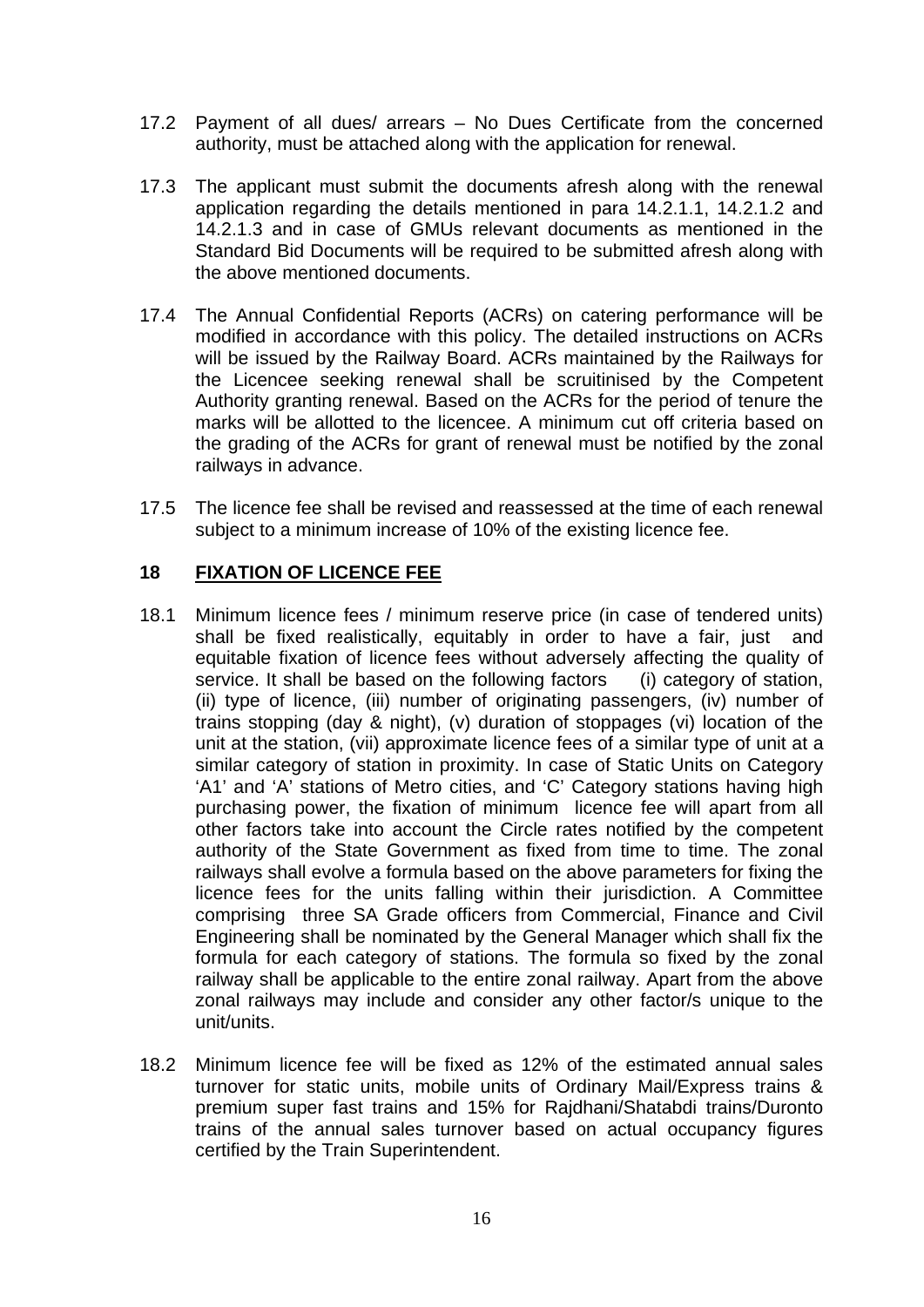- 18.3 At the time of renewal of licence, licence fee should be enhanced/reassessed based on actual sales turnover of the unit. Licence fee will be reassessed and revised at the time of each renewal subject to a minimum of 10% increase over the prevailing licence fee of the unit. To arrive at a realistic figure zonal railways will ensure that a fresh assessment of sales turnover/revenue is conducted during the peak period and lean period i.e. with the periodicity of three – three months in order to assess the actual sales turnover so as to fix the revised licence fee. Renewal will be done for the existing licensees only on withdrawal of court cases by the licensees, if any, against the railways and payment of railway dues and arrears.
- 18.4 No operational charges like haulage/maintenance/ detention etc, in case of mobile services will be recoverable from the licensees. In the case of static units also there will be no separate charges payable towards rent for building /land, vender's fee and conservancy charges etc, except electricity and water charges, which will be based on actual consumption.
- 18.5 Minimum licence fee will be fixed by Zonal Railways (CCMs) for all major units (except Food Plazas, fast food units and food courts), GMUs at A, B & C category stations and SMUs at A, B, C categories of stations as per extant instructions issued by Railway Board. For GMUs and SMUs at D, E, F categories of stations minimum licence fee will be fixed by DRMs as per extant instructions issued by Railway Board.
- 18.6 The licensee will be required to pay all the charges as per the contract agreement and all statutory duties/charges/levies, etc. would also be borne by the licensee as and when due. However, land license fee for land leased to IRCTC will be payable by IRCTC and revenue sharing will be as per Memorandum of Understanding in vogue from time to time between IR and IRCTC.

### **19 CEILING LIMITS ON HOLDING OF CATERING LICENSES:**

- 19.1 Zonal Railway shall maintain a data base of the various catering establishments to ensure that the under mentioned ceiling on holding of catering licenses are complied with. The data base should be reconciled on a regular basis. As and when a tender is finalized, the information may be circulated to all concerned for updating the data base. Railways shall consolidate and circulate a list of all catering establishments as on 1<sup>st</sup> January of each year to be circulated latest by 31<sup>st</sup> March of that year. Such information should be uploaded regularly to the websites of the Railways.
- 19.2 MINOR UNITS: An individual/firm/company will be allowed to hold maximum two minor catering units at a station and a maximum of 10 units per Zonal Railway. In case of suburban section, ceiling limit of 2 units per division would be applicable.
- 19.3 MAJOR UNITS: All mobile catering units shall be managed departmentally progressively. However, when it is licencee managed catering services the ceiling shall be as under: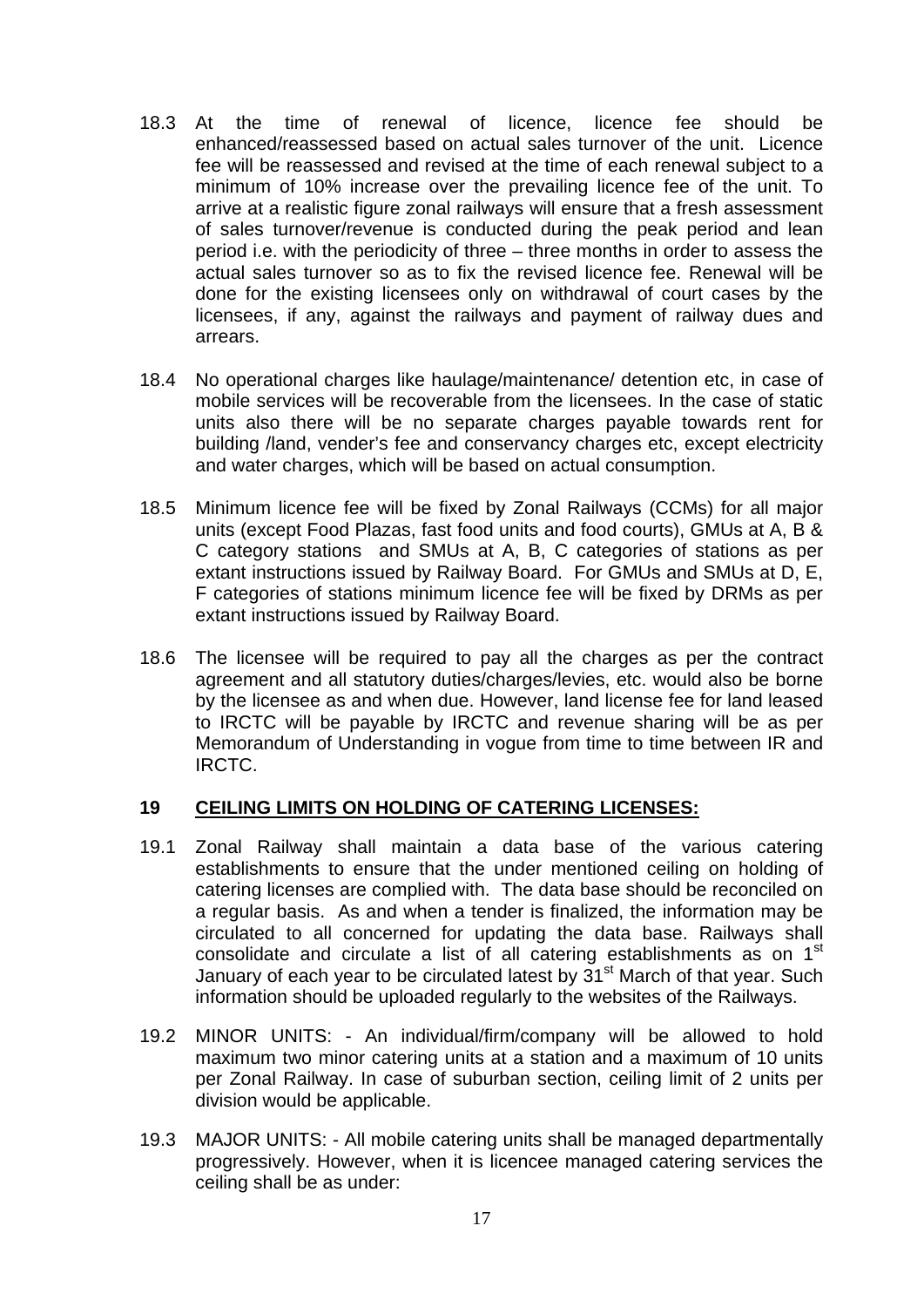- 19.3.1 Food Plaza, Food Courts and Fast Food Units: An individual/firm/company will be allowed to hold maximum two units per division and a maximum 10% of all the units over Indian Railways.
- 19.3.2 Refreshment Rooms:- An individual/firm/company will be allowed to hold maximum two units per Division and a maximum 10% of all the units over Indian Railway.
- 19.3.3 Premium Franchisees outlets including stand-alone beverage vending machines:- A company will be allowed to hold a maximum 10% of all the units over each Railway.
- 19.3.4 Mobile Units and Base Kitchens:- All mobile units and Base Kitchen shall be managed departmentally progressively in a phased manner. Until the departmentalization is completed, a licencee will be allowed to hold a maximum of 10% of similar category of major units over Indian Railways.
- 19.4 Modification of the above limits may be done only with prior approval of Board.

#### **20 MECHANISM FOR MONITORING OF CATERING SERVICES**

- 20.1 Inspections/Quality checks
- 20.1.1 Endeavour should be made so that all catering services should be ISO certified. The ISO certifications should be checked frequently to ensure that those are not outdated.
- 20.1.2 To provide hygienic and quality food to the travelling passengers and improve the on-board and static catering services a strict and effective system of monitoring of catering services of must be followed. Monitoring of quality should be made through inspections and food quality checks.
- 20.2 Licencee Managed Units should be monitored for their mechanization and modernization alongwith their performance. Supervision of the services should be made constantly. Zonal Railways should review annually the performance for licencee managed units as per instructions issued by Railway Board from time to time.
- 20.3 Departmentally Managed Units shall serve as beacon of excellence and define the quality paradigm for the licencee catering units. These units will be subject to rigorous monitoring and supervision through routine, surprise inspections and checks.
- 20.4 Zonal railways must ensure that duly trained staff are deputed for running these establishments. Efforts should be made to constantly upgrade the skills of the staff and modernization of units by inducting appropriate technology and methods.
- 20.5 Monitoring of complaints for catering services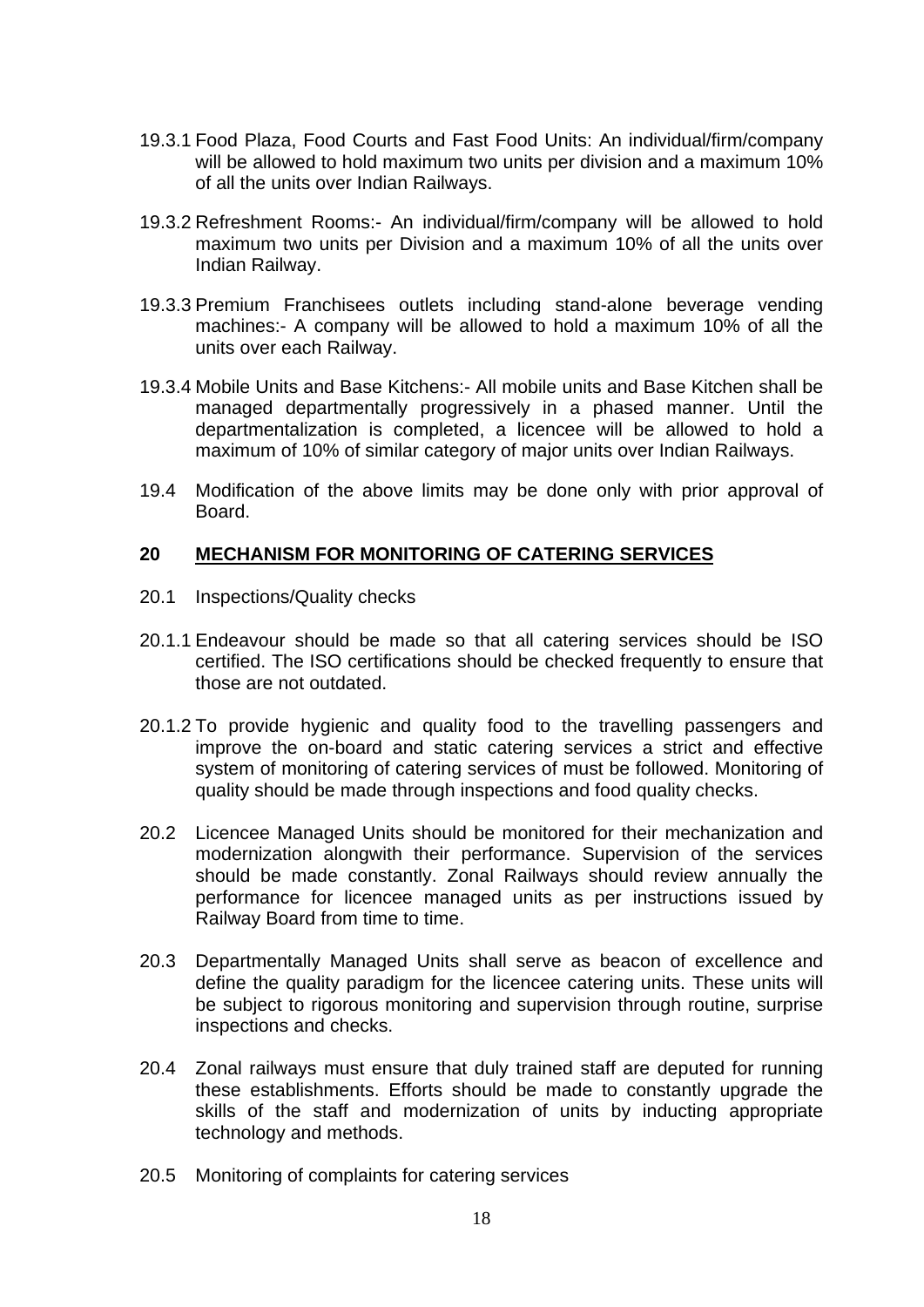- 20.5.1 A system for complaint redressal for catering services for static and onboard services should be brought in place to provide proactive and effective complaint redressal mechanism. The toll free number and the website created by IRCTC for the purpose of lodging of complaints would be continued and data of complaints received will be transferred by IRCTC to zonal railways directly until the time zonal railways set up their own mechanism.
- 20.5.2 A complaint monitoring cell should be set up at zonal railway headquarters and divisional offices wherein all complaints received through complaint books, emails, SMS should be collected and a mechanism be devised to acknowledge the complaints / feedback within 24 hrs. Action taken on complaints should be monitored by the CCM of the zonal railway and DRM of the divisions on a monthly periodical basis. Complaints of repetitive nature should be taken up sternly.
- 20.5.3 Deficiencies in the equipments of the pantry cars etc. should be monitored for taking timely action.
- 20.6 Zonal Railways will conduct passenger satisfaction surveys by means of third party audits.
- 20.7 Zonal Railways will take corrective action for deficiency in services for departmental and mobile services which may include D&AR action against the employees of departmental units and imposition of fines on service providers as per the terms and conditions of the agreement. In case of continued failure in performance, Railways will have the right to close down any unit. The event of continued failure may be explicitly defined in the tender document/agreement in terms of fine imposed as a percentage of the license fee', number of failures, nature of failures, etc.
- 20.8 Annual Confidential Reports (ACRs) on performance of the licencees in case of licencee managed contracts should be maintained by railways. ACRs will be maintained for each licencee by the Zonal Railways and will be duly filled in by the competent authority every year. Any instance of unsatisfactory performance/penalty must be entered in the ACR. The ACR shall be the basis for evaluation of applications for renewal of license, as and where applicable. Banning and suspension of business with the errant contractors shall be strictly enforced following due process.

### **21 TRANSFER OF LICENSE:**

Transfer of license to the spouse/legal heir would be allowed only in the event of death of the original licensee. The license can be transferred in the name of spouse/legal heir for the unexpired period of the agreement only, with personal approval of the Chief Commercial Manager/ Divisional Railway Manager/MD, IRCTC as the case may be. Nomination of the legal heir should be obtained from the license holder at the time of entering into contract. The nomination should be only from amongst the family members. Renewal of license on transfer to the legal heir may be permitted only in the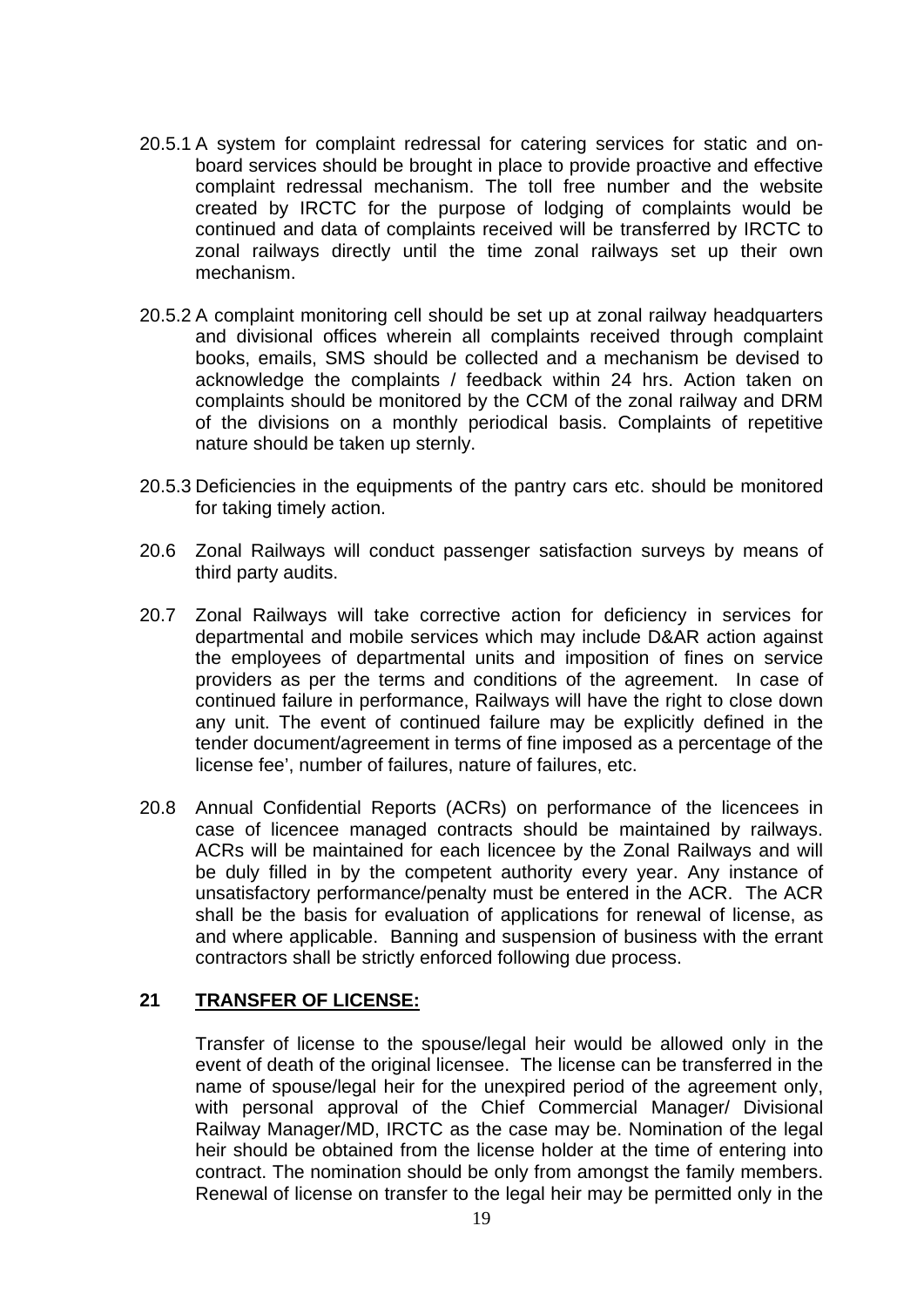case of licensees belonging to reserved minor catering units as per existing instructions.

## **22 PARTICIPATION OF STRATEGIC STAKE HOLDERS**

Railways will explore the possibility of entering into strategic partnerships and seek professional expertise in order to harness the technical knowhow within the ambit of this policy i.e. to achieve the objectives of the policy and fulfill the role assigned.

## **23 STAFF REQUIREMENT**

Zonal railways must endeavor to utilize suitable manpower by way of redeployment as per extant rules. Services of trained interns of catering institutions may be taken on specific term basis. Staff and officers as required by zonal railways may be drawn from existing railway cadres having necessary aptitude through redeployment as per extant rules for providing and monitoring catering services. Zonal railways may also explore possibilities of utilizing services of interns of reputed catering institutes / hotel management institutes / food craft institutes on specific term basis. Zonal Railways shall train staff by providing in-service training by reputed institutions.

## **24 EXCLUSION OF GOVERNMENT EMPLOYEES AND THEIR DEPENDENTS:**

As per extant instructions, no catering /vending license should be awarded to any Government employee or railway servant or any other member of his/her family (as defined in rule no 103 para 17 of the Indian Railway Establishment Code – Vol.-I). The existing catering/vending licensees who are coming under the above category, should also not be allowed to continue their license on confirmation of the above position.

### **25 INCLUSION OF SON/WIFE/DAUGHTER'S NAME IN THE LICENSE:**

In case of old age, disability, infirmity, etc. Chief Commercial Manager of Zonal Railways/MD, IRCTC, as the case may be, in exceptional cases only, may personally consider request of individual licensees for inclusion of the names of their son/daughter/wife/husband in their license subject to his/her performance being satisfactory and also that no railway dues are pending against the licensee. Zonal railways or IRCTC should also ensure that son/daughter/wife/husband, whose name is proposed to be included in the license, does not hold any other catering/vending license anywhere on Indian Railways.

### **26 APPLICABILITY OF THE NEW POLICY:**

26.1 The revised catering policy will be applicable with immediate effect i.e. from the date of issue. This policy supersedes all prior policy circulars issued from time to time unless specifically referred to in this policy document.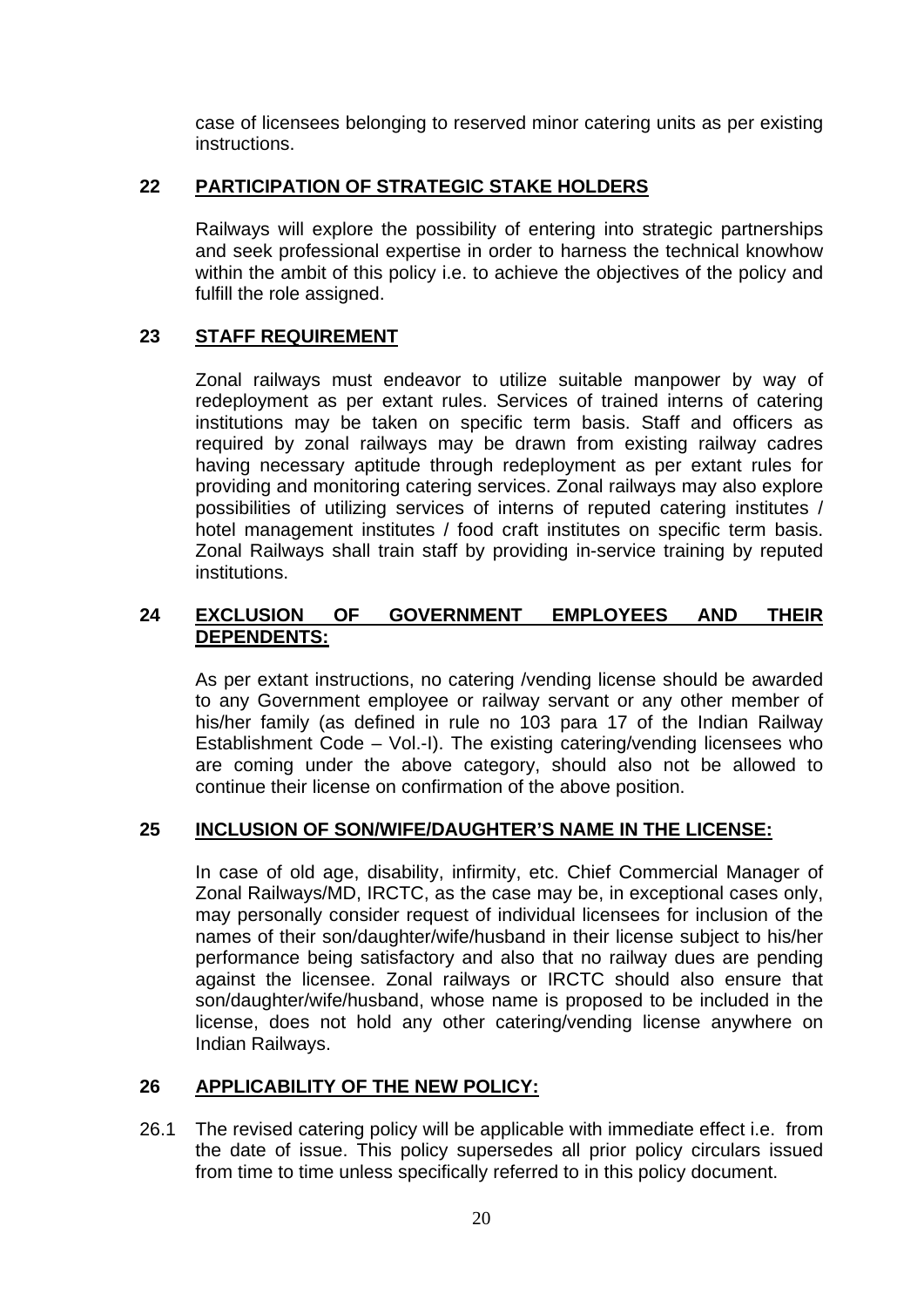- 26.1.1 All existing operational catering licences awarded by IRCTC and transferred to Zonal Railways will be governed by the existing Catering Policy 2005 upto the validity of their contractual period.
- 26.1.2 The tenders for which the letters of allotment have been issued, but the contracts have not operationalised or the services have never commenced upto the date of issue of this policy, will have no force in law.
- 26.1.3 All existing operational licences awarded and managed by IRCTC would henceforth be transferred to Zonal Railways within a period of three (3) months in a phased manner, for their management and monitoring.
- 26.1.4 This policy will also apply in case of award of fresh licences and licences awarded in the event of termination, non-renewal, vacation etc. of the existing licenses.
- 26.1.5 Zonal Railways will ensure recovery of all due licence fees from the transferred contracts. In case of contracts under litigation, IRCTC will continue to represent on behalf of Zonal Railways for the Court cases where IRCTC has been named as Respondent in consultation with zonal railways for further disposal.
- 26.1.6 Zonal Railways will initiate the process of taking over by departmental management or award of fresh licences under this policy for the existing operational contracts for which the tenure has been completed or the performance is unsatisfactory.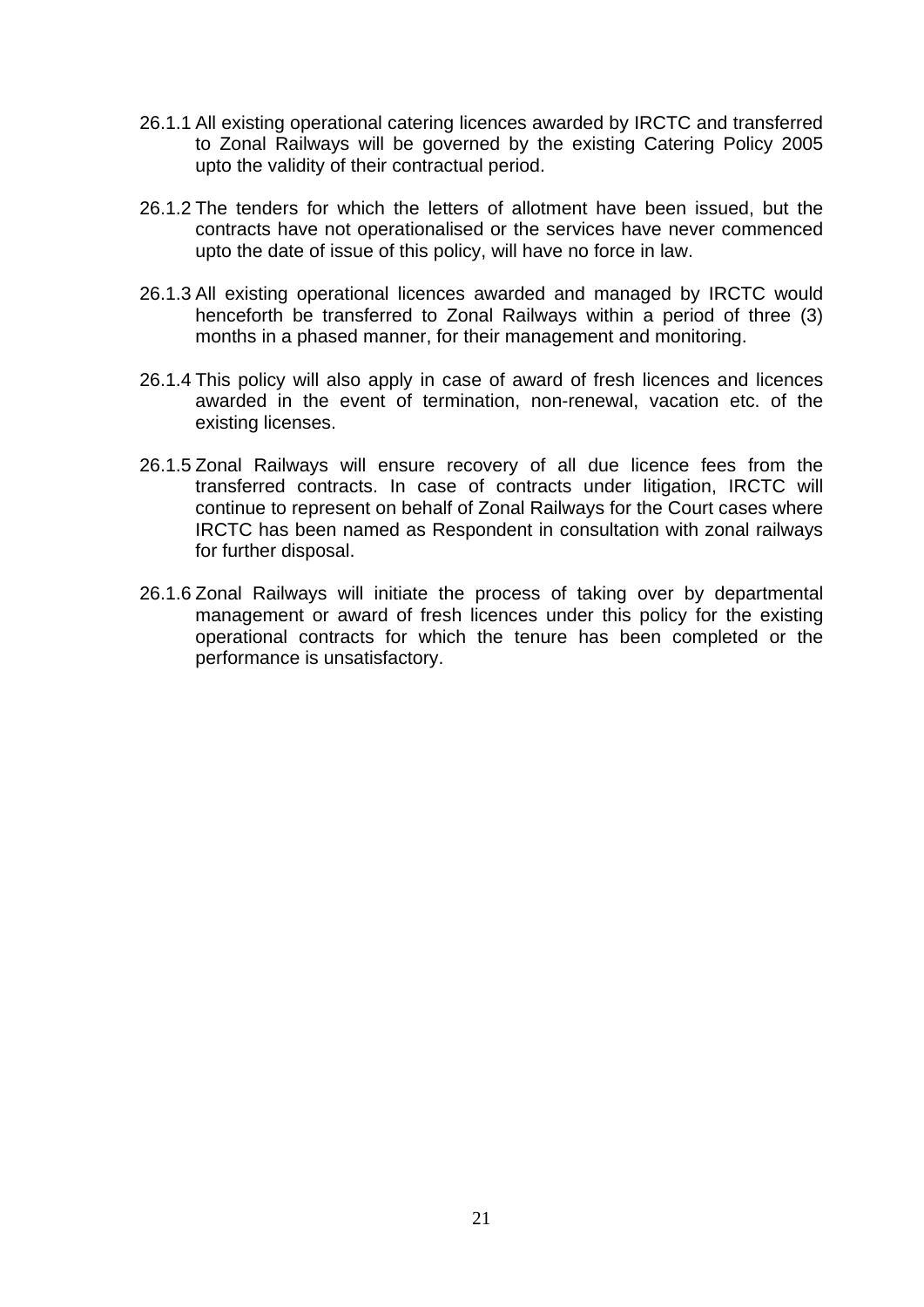# **DEFINITIONS OF THE TERMS USED IN THE CATERING POLICY**

- 1. A-la-carte Menu: These are diversified popular food items served through static units and decided by market/customer, the rates for which are fixed by zonal railways. CCMs of the zonal railways will be the competent authority to decide the A- La – carte rates. Zonal Railways, after taking into consideration the regional tastes and cuisine, will approve such items.
- 2. Automatic Vending Machines (AVM): These are automatic vending machines for dispensing hygienically packaged eatables, tea/coffee or cold drinks. AVM stalls should not be permitted to sell any other item except those to be dispensed through these machines.
- 3. Base Kitchen: Base Kitchen is a large cooking and packing facility set up in the vicinity of railway premises whether inside or outside Railway premises (directly or through a licensee/sub-licensee) from where food is prepared and distributed in trains or to the static units. There will be no sale of food directly to the passengers from a base kitchen. All base kitchens should be ISO certified.

| earnings as follows:                 |                                        |
|--------------------------------------|----------------------------------------|
| Category 'A' (non-suburban stations) | Stations having annual passenger       |
|                                      | earning of more than Rs.6 crore.       |
| Category 'B' (non-suburban stations) | Stations with annual passenger earning |
|                                      | Rs.3 crore to Rs.6 crore.              |

Category 'D' Stations with annual passenger earning

Category 'E' All stations other than A, B, C, D & F

between Rs.1 crore to Rs.3 crore.

Category 'C' All-suburban stations

Category 'F' All flag/halt stations)

4. Category of station: Stations are categorized on the basis of passenger

- 5. Catering Stalls: These are of three different types of stalls selling catering products like beverages, snacks and other light refreshments. First is the tea stall where tea, biscuits and snacks are served. The second type of stall is milk bar, which are specially meant for various milk products and the third type of stall is juice bar meant for juices and fresh fruits.
- 6. Ceiling Limit: It is the upper limit put on holding of major/minor units by a company/firm/individual to prevent monopolistic tendencies.
- 7. Cell Kitchen: Cell Kitchens are Mini Base Kitchens which supply food to other catering units, static/mobile, and at the same time can sell food and beverages directly to the passengers.
- 8. Earnest Money: It is the amount of money to be deposited along with tender for consideration of tenders. Tenders submitted without the prescribed earnest money are liable to will be summarily rejected.
- 9. Food Courts: It is a cluster of stalls at a nominated place, where food items such as branded products/eatables are provided.
- 10. Fast Food Units: are major units is synonymous to Snack Bar, where through self service counters, fast food items are sold. Generally only standing facility is provided.
- 11. Food Plaza: is a multi cuisine plaza giving a variety of choice for eating. The quality and rates for items of food plazas are market-driven.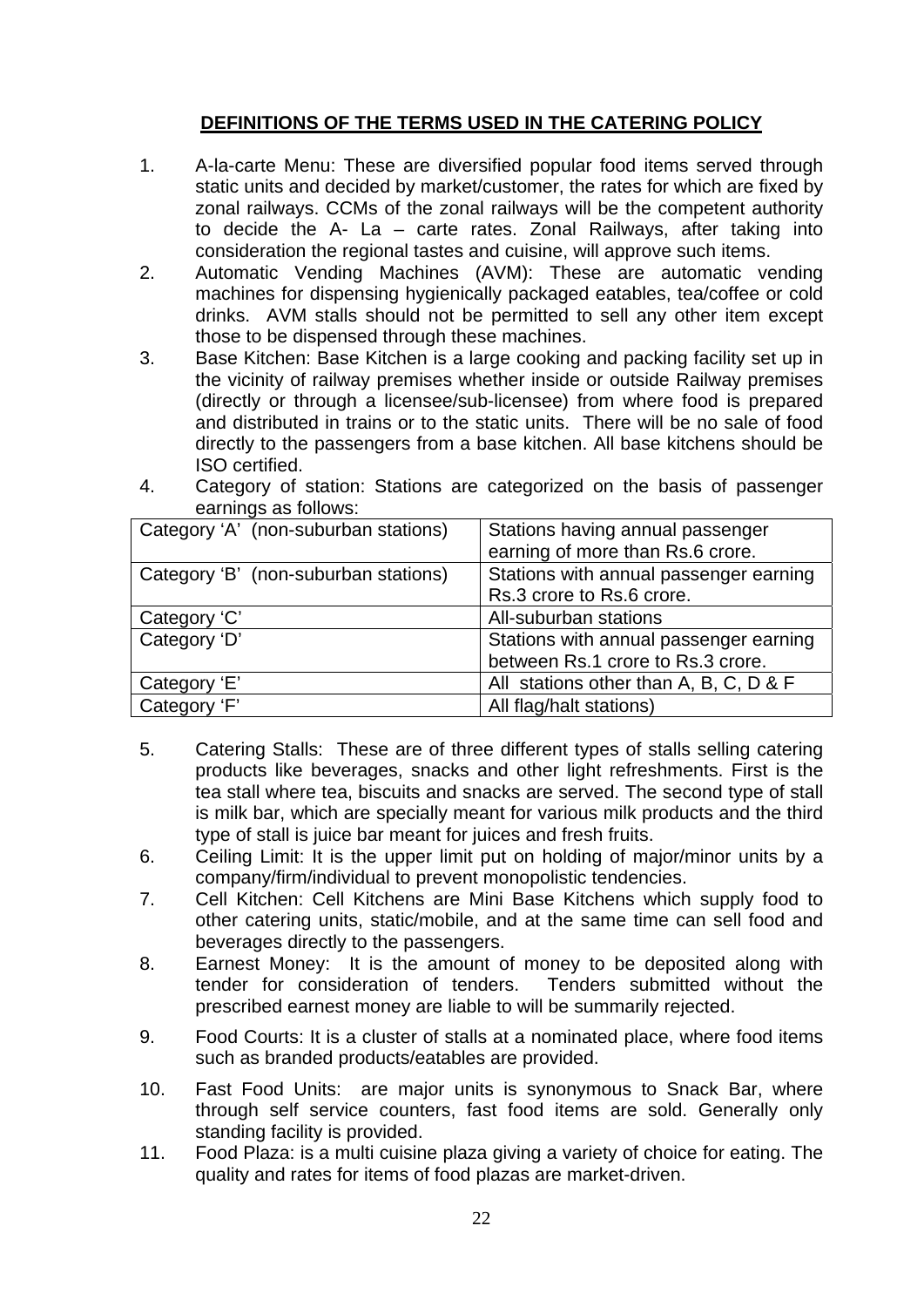- 12. Island Platform: It is the platform between two lines i.e. it serves two lines.
- 13. Jan Ahaar: Jan Ahaar meals comprise economy combo meals that may be served and vended from a Jan Ahaar outlet or any major/minor unit. They comprise a variety of regional and local items. The menu and tariff will be fixed by zonal railways.
- 14. Khomcha: is small vending unit, which is either made of sarkhanda or a tray with stand that can be carried on head.
- 15. License: is a document issued by either Indian Railways or IRCTC giving authorization to the licensee to operate a particular service. This license can be for a stipulated period defined for that unit. The license can be issued either by calling of applications or through a 2 packet tendering system as the case may be.
- 16. Licensee: An agency which can be a company or a firm/society/cooperative or an individual. The firm can be a proprietorship or partnership. The licensee is the person authorized by railway administration or IRCTC to carry out the business.
- 17. Main Platform: It is the platform adjacent to the concourse and includes the main entrance hall.
- 18. Major Units:
- Fast Food Units & Food Plaza, Food Courts at all category of stations conforming to ISO standards.
- Refreshment Rooms at 'A' category stations.
- Mobile catering units.
- AVMs at all category of stations
- Base kitchens
- Cell Kitchens
- Train Side Vending
- 19. Minor Units:

All other units at A, B, C, D, E & F category stations which are not covered in major units as above are known as minor units, i.e. :

- Stalls, Trolleys and Khomchas at all categories of stations excluding Food Plaza, Food Courts and Fast food units.
- Restaurants and Refreshment Rooms at 'B'& below categories of stations.
- Minor Units are of two types
- o General Minor Unit (GMU):

|                                      | 75% unreserved Refreshment Rooms at 'B' & 'C' categories stations                                                                                                                                                                                                                                                                                                                    |  |
|--------------------------------------|--------------------------------------------------------------------------------------------------------------------------------------------------------------------------------------------------------------------------------------------------------------------------------------------------------------------------------------------------------------------------------------|--|
| (ii)                                 | 75% unreserved stalls and trolleys at A, B & C Category stations                                                                                                                                                                                                                                                                                                                     |  |
| (iii)                                | 50.5% unreserved stalls, trolleys and Khomchas, etc. at D, E & F                                                                                                                                                                                                                                                                                                                     |  |
|                                      | category stations (to be allotted by DRMs on the basis of applications)                                                                                                                                                                                                                                                                                                              |  |
| Special Minor Unit (SMU):<br>$\circ$ |                                                                                                                                                                                                                                                                                                                                                                                      |  |
| (i)                                  | 25% reserved Refreshment Rooms at 'B' and 'C' category stations                                                                                                                                                                                                                                                                                                                      |  |
| $\cdots$                             | $\overline{O}$ $\overline{O}$ $\overline{O}$ $\overline{O}$ $\overline{O}$ $\overline{O}$ $\overline{O}$ $\overline{O}$ $\overline{O}$ $\overline{O}$ $\overline{O}$ $\overline{O}$ $\overline{O}$ $\overline{O}$ $\overline{O}$ $\overline{O}$ $\overline{O}$ $\overline{O}$ $\overline{O}$ $\overline{O}$ $\overline{O}$ $\overline{O}$ $\overline{O}$ $\overline{O}$ $\overline{$ |  |

| (ii)  | 25% reserved Stalls and Trolleys at A, B & C Category stations      |
|-------|---------------------------------------------------------------------|
| (iii) | 49.5% of reserved stalls, trolleys and Khomchas, etc. at D, E & F   |
|       | category stations except AVMs, fast food units and Food Plaza, Food |
|       | Courts                                                              |

20. Mobile Units: All catering services through pantry cars are collectively known as mobile units. This includes mini pantry for servicing Shatabdi Express trains.